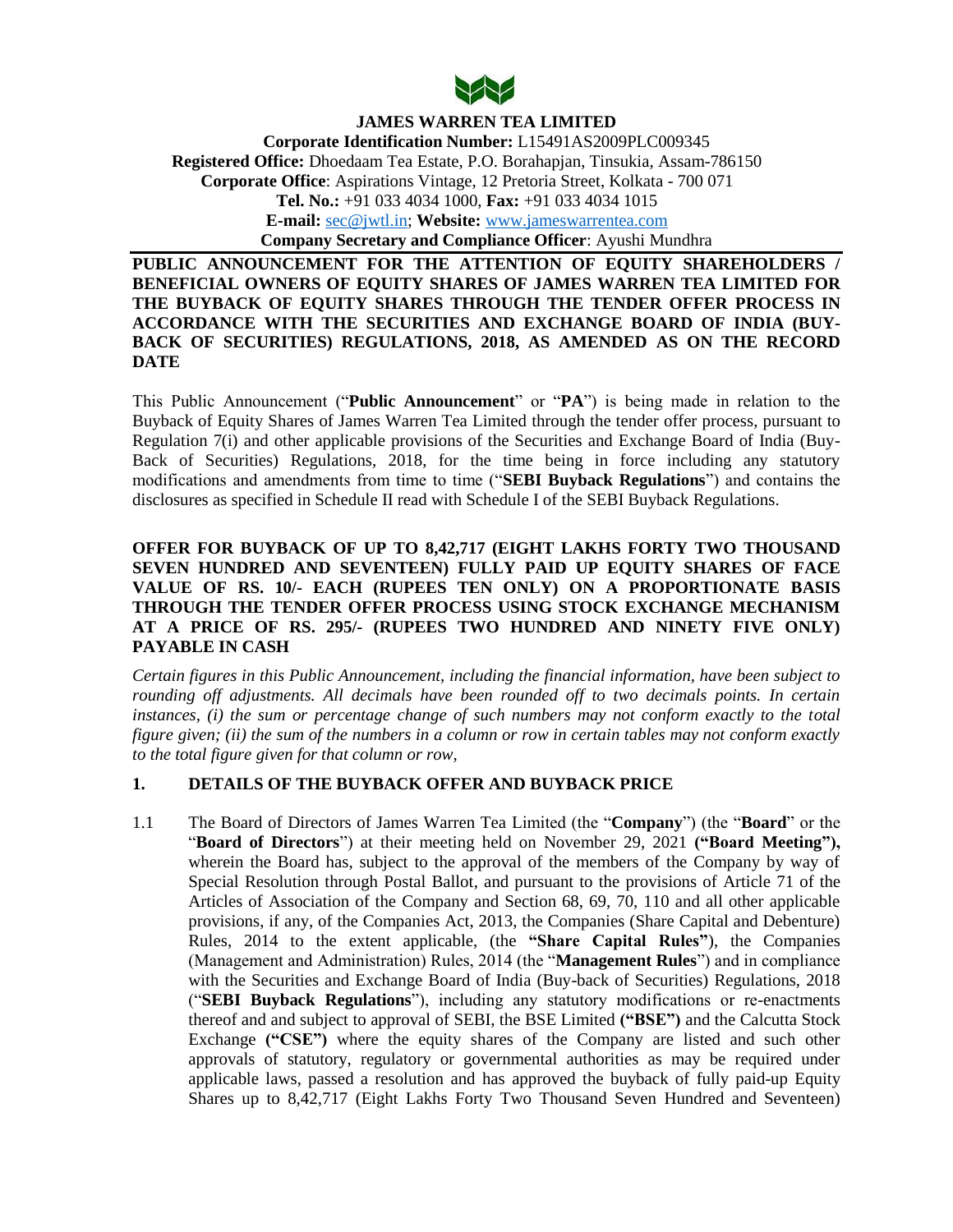Equity Shares from the equity shareholders/beneficial owners of Equity Shares as on (the "**Record Date**") (for further details in relation to the Record Date, refer to Paragraph 12 of this Public Announcement), on a proportionate basis, through the "**Tender Offer**" process by using Stock Exchange Mechanism, at a price of Rs. 295/- (Rupees Two Hundred and Ninety Five Only) ("Buyback Offer Price"), payable in cash, for an aggregate amount not exceeding Rs. 24,86,01,515/- (Rupees Twenty Four Crores Eighty Six Lakhs One Thousand Five Hundred and Fifteen only) (the "**Buyback Offer Size**") (the process being referred hereinafter as the "**Buyback**") which is 16.07% of the of the total no. of shares in the paid-up equity share capital of the Company. The Buyback Offer Size and the Buyback Offer Price do not include taxes payable under Income-tax Act, 1961 and any expenses incurred or to be incurred for the Buyback viz., brokerage, costs, fees, turnover charges, taxes such as securities transaction tax and goods and services tax (if any), stamp duty, advisors fees, printing and dispatch expenses and other incidental and related expenses and charges ("**Transaction Costs**"). The Buyback shall be within 25% of the aggregate of paid-up capital and free reserves of the Company as per the audited condensed interim financial statements of the Company as on  $30<sup>th</sup>$  September, 2021 (the latest audited condensed interim financial statements available as on the date of Board Meeting recommending the proposal of the Buyback) The Buyback Offer Size constitutes 23.97% of the aggregate of the Company"s paid-up capital and free reserves as per the audited condensed interim financial statements of the Company as on  $30<sup>th</sup>$  September, 2021 which is within the prescribed limit of 25%.

- 1.2 Since the buyback is more than 10% of the total paid-up equity share capital and free reserves of the Company, in terms of Section  $68(2)(b)$  of the Act, the Board has sought approval of the shareholders of the Company, by way of a special resolution, through postal ballot / remote evoting pursuant to the postal ballot notice dated November 29, 2021 (the "Postal Ballot Notice"), the results of which were announced on December 31, 2021.
- 1.3 The Buyback shall be undertaken on a proportionate basis from the equity shareholders of the Company as on the Record Date (as defined below) ("Eligible Shareholders") through the tender offer process prescribed under Regulation 4(iv)(a) of the SEBI Buyback Regulations. Additionally, the Buyback shall be, subject to applicable laws, implemented by tendering of Equity Shares by Eligible Shareholders and settlement of the same through the stock exchange mechanism as specified in the circular no. CIR/CFD/POLICYCELL/1/2015 dated April 13, 2015, circular no. CFD/DCR2/CIR/P/2016/131 dated December 9, 2016 and SEBI Circular CFD/DCR-III/CIR/P/2021/615 dated August 13, 2021, issued by the Securities and Exchange Board of India ("**SEBI**") In this regard, the Company will request BSE to provide the acquisition window to facilitate tendering of Equity Shares under the Buyback. Accordingly, Equity shares may be tendered through BSE. For the purpose of buyback, BSE Limited would be Designated Stock Exchange.
- 1.4 Participation in the Buyback by Eligible Shareholders may trigger tax on distributed income to such shareholders (Buyback Tax) in India and such tax is to be discharged by the Company as per the procedure laid down in the applicable provisions of the Income-tax Act, 1961 read with any applicable rules framed thereunder. Consequently, any income received by Eligible Shareholders pursuant to the Buyback of shares is exempt and hence not includable in the total taxable income of such shareholders. The transaction of Buyback would also be chargeable to securities transaction tax in India. Participation in the Buyback by non-resident Eligible Shareholders may trigger capital gains tax in the hands of such shareholders in their country of residence. In due course, the Eligible Shareholders will receive a letter of offer, which will contain a more detailed note on taxation. However, in view of the particularized nature of tax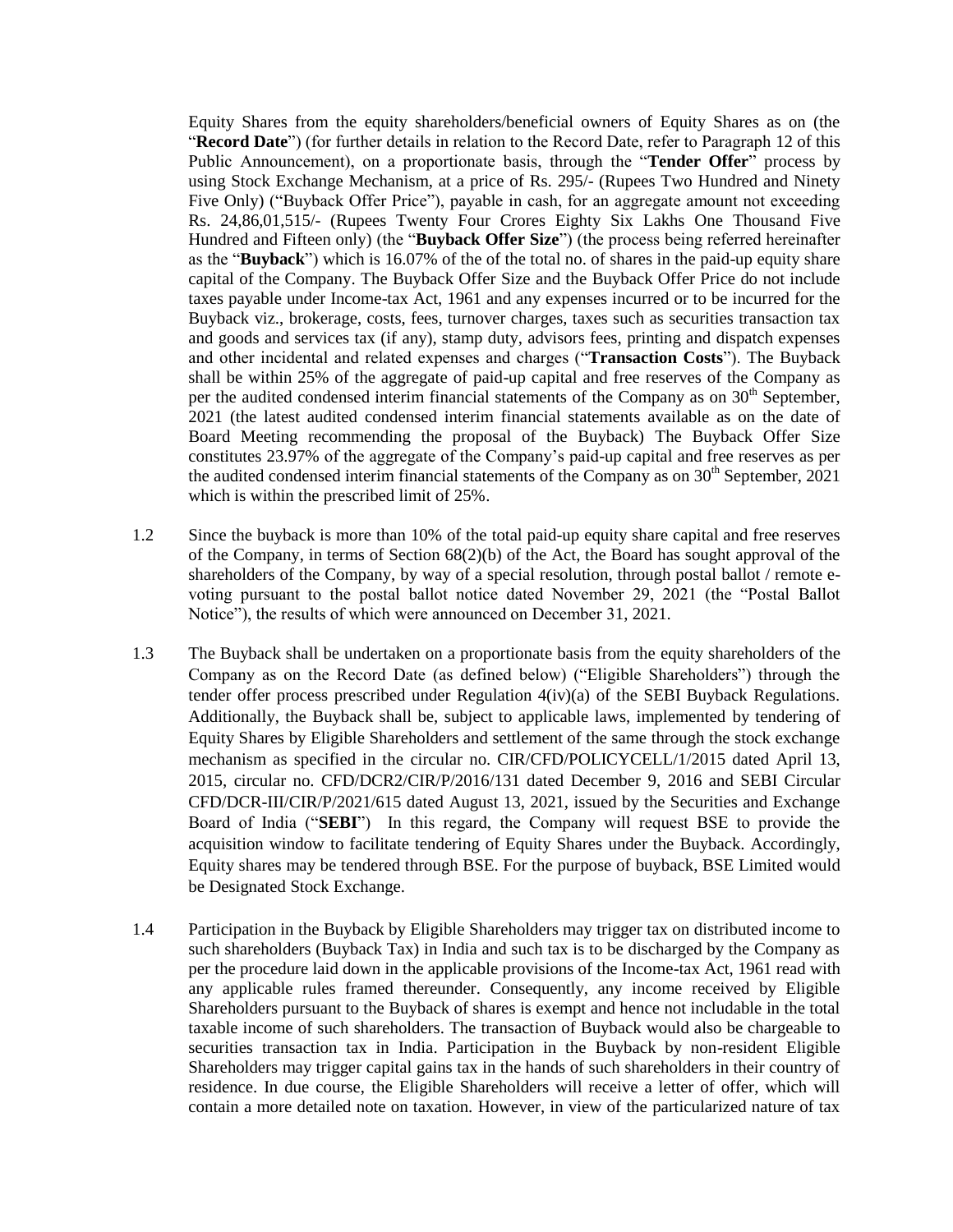consequences, the Eligible Shareholders are advised to consult their own legal, financial and tax advisors prior to participating in the Buyback.

- 1.5 Pursuant to the completion of the Buyback, the public shareholding of the Company shall not fall below the minimum level required as per Regulation 38 of the SEBI Listing Regulations. Any change in voting rights of the promoter and promoter group of the Company pursuant to completion of Buyback will not result in any change in control over the Company.
- 1.6 The Buyback Offer Price has been arrived at after considering various factors including, but not limited to trends in the volume weighted average prices of the Equity Shares on the Stock Exchange i.e. BSE Limited ("BSE"), where the Equity Shares are traded, the net worth of the Company, price earnings ratio, impact on other financial parameters and the possible impact of Buyback on the earnings per Equity Share. However, the Board and / or Buyback Committee is authorised to determine the specific price, the number of Equity Shares and other related particulars at which the Buyback will be made at the as per the record date to the eligible Members. The Buyback Offer Price represents premium of 15.47% and 41.63% over the volume weighted average market price of the Equity Shares on BSE during the three months and two weeks, respectively, preceding November 24, 2021, being the date of intimation to the Stock Exchanges for the Board Meeting to consider the proposal of the Buyback and premium of 32.85 % over the closing price of the Equity Shares on BSE, as on November 24, 2021, being the date of intimation to the Stock Exchanges for the Board Meeting to consider the proposal of the Buyback. The Equity Shares of the Company are not traded on the CSE.
- 1.7 A copy of this Public Announcement is available on the Company"s website i.e., [www.jameswarrentea.com,](http://www.jameswarrentea.com/) and is expected to be made available on the website of SEBI i.e., [www.sebi.gov.in](http://www.sebi.gov.in/) and on the websites of Stock Exchanges, i.e., [www.bseindia.com](http://www.bseindia.com/) and [www.cse-india.com](http://www.cse-india.com/) during the period of the Buyback.

## **2. NECESSITY FOR BUYBACK**

- 2.1 Share buyback is the acquisition by a company of its own shares. The Board is of the view that the proposed Buyback will help the Company achieve the following objectives (a) Optimize returns to shareholders; (b) Enhance overall shareholders value and (c) Optimizes the capital structure. The above objectives will be achieved by returning part of surplus cash back to shareholders through the Buyback process. This may lead to reduction in outstanding Equity Shares, improvement in earnings per Equity Share and enhanced return on invested capital. The Buyback will not in any manner impair the ability of the Company to pursue growth opportunities or meet its cash requirements for business operations. The Board at its meeting held on November 29, 2021, considered the accumulated free reserves as well as the cash liquidity reflected in the last audited condensed interim financial statements as on September 30, 2021 and considering these, the Board decided to allocate a sum of Rs. 24,86,01,515/- Rupees Twenty Four Crores Eighty Six Lakhs One Thousand Five Hundred and Fifteen only) excluding the Transaction Costs for distributing to the shareholders holding Equity Shares of the Company through the Buyback.
- 2.2 After considering several factors and benefits to the shareholders holding Equity Shares of the Company, the Board decided to recommend Buyback of at a price of Rs. 295/- (Rupees Two Hundred and Ninety Five Only) per Equity Share for an aggregate consideration of Rs. 24,86,01,515/- (Rupees Twenty Four Crores Eighty Six Lakhs One Thousand Five Hundred and Fifteen only). Buyback is being undertaken, inter-alia, for the following reasons: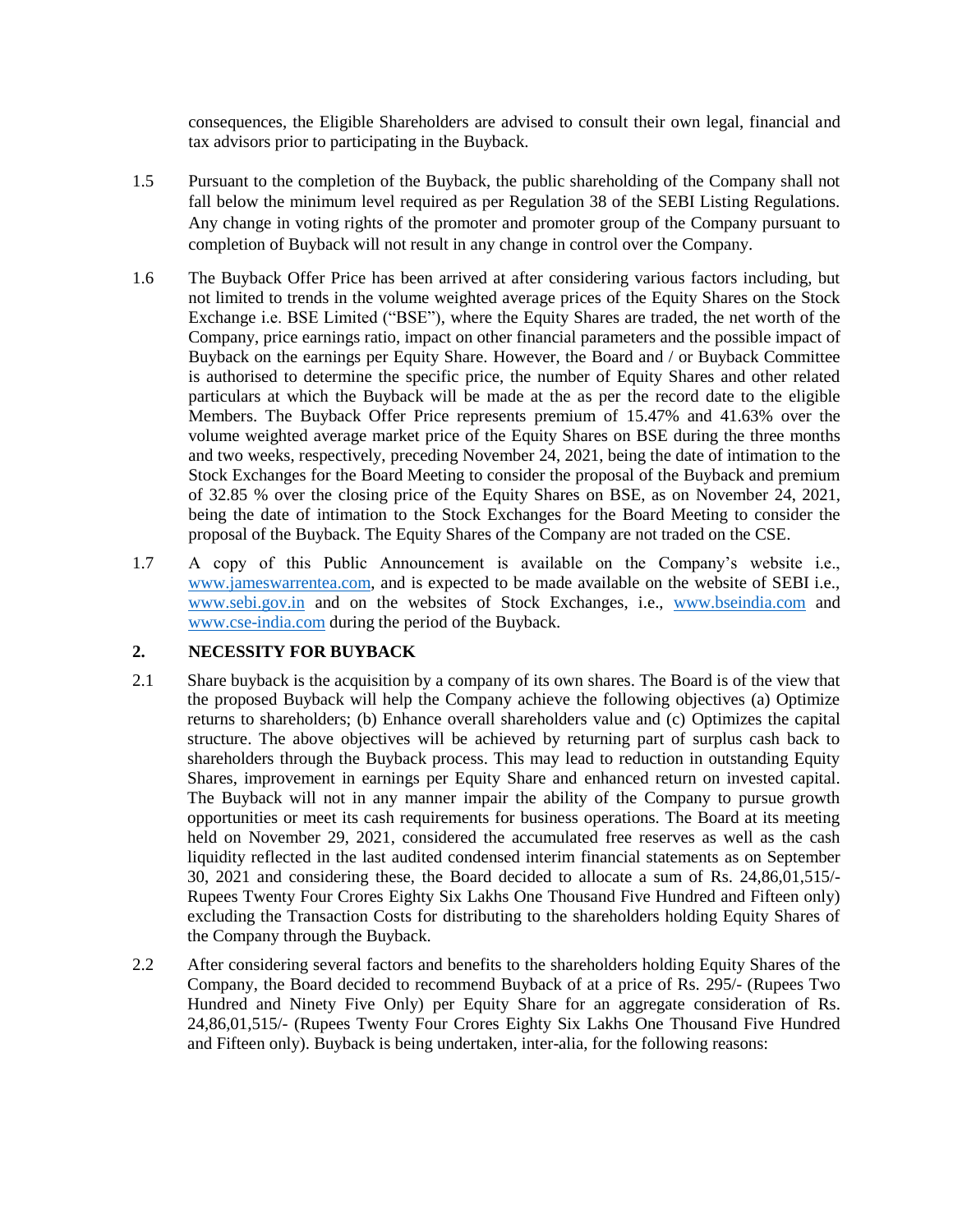- **(i)** The Buyback will help the Company to return surplus cash to its shareholders holding Equity Shares broadly in proportion to their shareholding, thereby, enhancing the overall return to shareholders;
- **(ii)** The Buyback, which is being implemented through the tender offer route as prescribed under the SEBI Buyback Regulations, would involve allocation of number of shares as per their entitlement or 15% of the number of shares to be bought back whichever is higher, reserved for the small shareholders. The Company believes that this reservation for small shareholders would benefit a large number of public shareholders, who would get classified as "**Small Shareholder**" as per Regulation 2(i)(n) of the SEBI Buyback Regulations;
- **(iii)** The Buyback may help in improving return on equity, by reduction in the equity base, thereby leading to long term increase in shareholders' value;
- **(iv)** The Buyback gives an option to the Shareholders holding Equity Shares of the Company, who can choose to participate and get cash in lieu of Equity Shares to be accepted under the Buyback offer or they may choose not to participate and enjoy a resultant increase in their percentage shareholding, post the Buyback offer, without additional investment.

## **3. MAXIMUM AMOUNT REQUIRED UNDER THE BUYBACK AND ITS PERCENTAGE OF THE TOTAL PAID UP CAPITAL AND FREE RESERVES**

- 3.1 The maximum amount required for Buyback will not exceed Rs. 24,86,01,515/- (Rupees Twenty Four Crores Eighty Six Lakhs One Thousand Five Hundred and Fifteen only) excluding Transaction Costs, being 23.97% of fully paid-up equity share capital and free reserves respectively, which is not exceeding 25% of the aggregate of the fully paid-up equity share capital and free reserves of the Company as per the last audited condensed interim financial statements of the Company as on September 30, 2021.
- 3.2 The funds for the implementation of the proposed Buyback will be sourced out of the free reserves of the Company (including securities premium account) or such other source as may be permitted by the SEBI Buyback Regulations or the Companies Act. The funds used will not exceed 25% of the paid-up equity capital and free reserves of the Company as on September 30, 2021. The funds borrowed, if any, from Banks and Financial Institutions will not be used for the Buyback.
- 3.3 The Company shall transfer from its free reserves a sum equal to the nominal value of the Equity Shares so bought back through the Buyback to the Capital Redemption Reserve Account and details of such transfer shall be disclosed in its subsequent audited financial statement.

# **4. MAXIMUM PRICE AT WHICH THE EQUITY SHARES ARE PROPOSED TO BE BOUGHT BACK AND THE BASIS OF ARRIVING AT THE PRICE OF THE BUYBACK**

- 4.1 The Equity Shares of the Company are proposed to be bought back at a price of Rs. 295/- (Rupees Two Hundred and Ninety Five Only) per Equity Share ("Buyback Offer Price"). The Buyback Offer Price has been arrived at after considering various factors including, but not limited to the trends in the volume weighted average prices of the Equity Shares on the BSE Limited ("BSE") where the Equity Shares are traded, the net worth of the Company, price earnings ratio, impact on other financial parameters and the possible impact of Buyback on the earnings per Equity Share.
- 4.2 The Buyback Offer Price represents: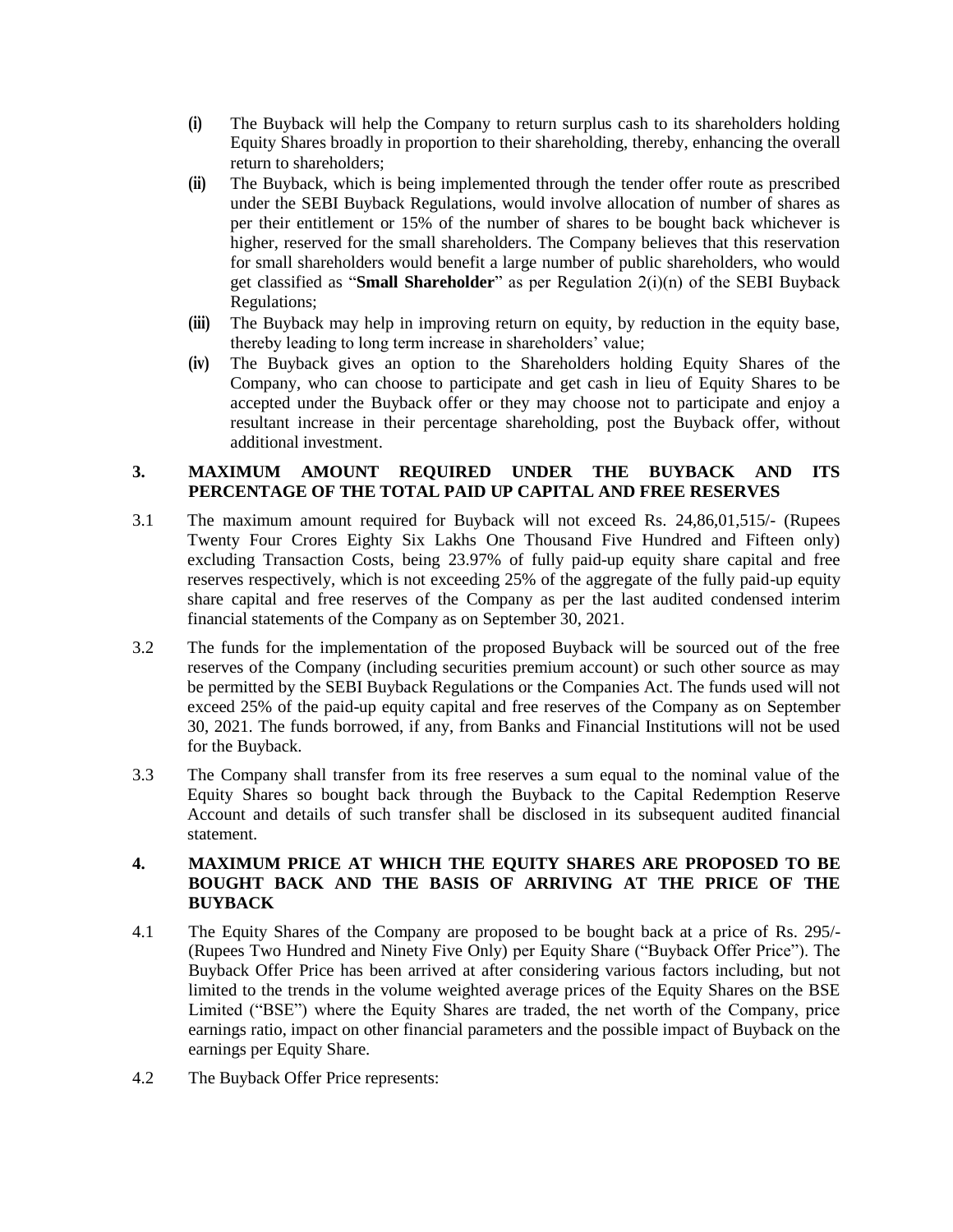- i. Premium of 15.47% of the volume weighted average market price of the Equity Shares on BSE, during the three months preceding the date of intimation to the BSE for the Board Meeting to consider the proposal of the Buyback.
- ii. Premium of 41.63% of the volume weighted average market price of the Equity Shares on BSE, for two weeks preceding the date of intimation to the BSE for the Board Meeting to consider the proposal of the Buyback.
- iii. Premium of 32.85% over the closing price of the Equity Shares on the BSE one day prior to the date of intimation of Buyback:
- iv. The closing market price of the equity shares as on date of intimation of the date of Board Meeting for considering the Buyback to the Stock Exchanges: The closing price as on the date of intimation of the date of board meeting for considering the Buyback at the BSE is Rs. 228.85/-
- v. The Company confirms that as required under Section 68(2)(d) of the Companies Act, the ratio of the aggregate of secured and unsecured debts owed by the Company will be not more than twice the paid-up Equity capital and free reserves after the Buyback.

# **5. MAXIMUM NUMBER OF SECURITIES THAT THE COMPANY PROPOSES TO BUYBACK**

The Company proposes to buyback up to 8,42,717 (Eight Lakhs Forty Two Thousand Seven Hundred and Seventeen) fully paid-up Equity Shares of face value of Rs. 10/- (Rupees Ten only) each, representing 16.07% of the number of equity shares in the total paid-up equity capital of the Company. The Buy Back is proposed to be completed within 12 (twelve) months of the date of special resolution approving the proposed Buy Back.

# **6. METHOD TO BE ADOPTED FOR THE BUY BACK**

The method to be adopted for the purpose of Buy Back shall be on proportionate basis, through "Tender Offer" route, as prescribed under the Buy Back Regulations, to the extent permissible, and the "Mechanism for acquisition of shares through Stock Exchanges" as prescribed under SEBI Circulars. The Buy Back will be implemented in accordance to the act read with the rules framed thereunder, the Buy Back Regulations and on such terms and conditions as may be deemed fit by the company.

# **7. DETAILS OF PROMOTERS SHAREHOLDING AND OTHER DETAILS**

7.1 The aggregate shareholding in our Company of the promoters; the directors of the promoter where promoter is a Company and directors and key managerial personnel and persons who are in control of the Company, as on the date of the notice of the postal ballot i.e., November 29, 2021 is as follows:

| Sl.<br>No. | <b>Name</b>                         | <b>No. of Equity shares</b> | % of Shareholding |
|------------|-------------------------------------|-----------------------------|-------------------|
|            | Ashdene Investments Limited         | 18,36,544                   | 35.03%            |
| 2.         | <b>ISIS</b> Enterprises Limited     | 16,29,303                   | 31.08%            |
| 3.         | <b>Maygrove Investments Limited</b> | 2,85,292                    | 5.44%             |
|            | Total                               | 37,51,139                   | 71.55%            |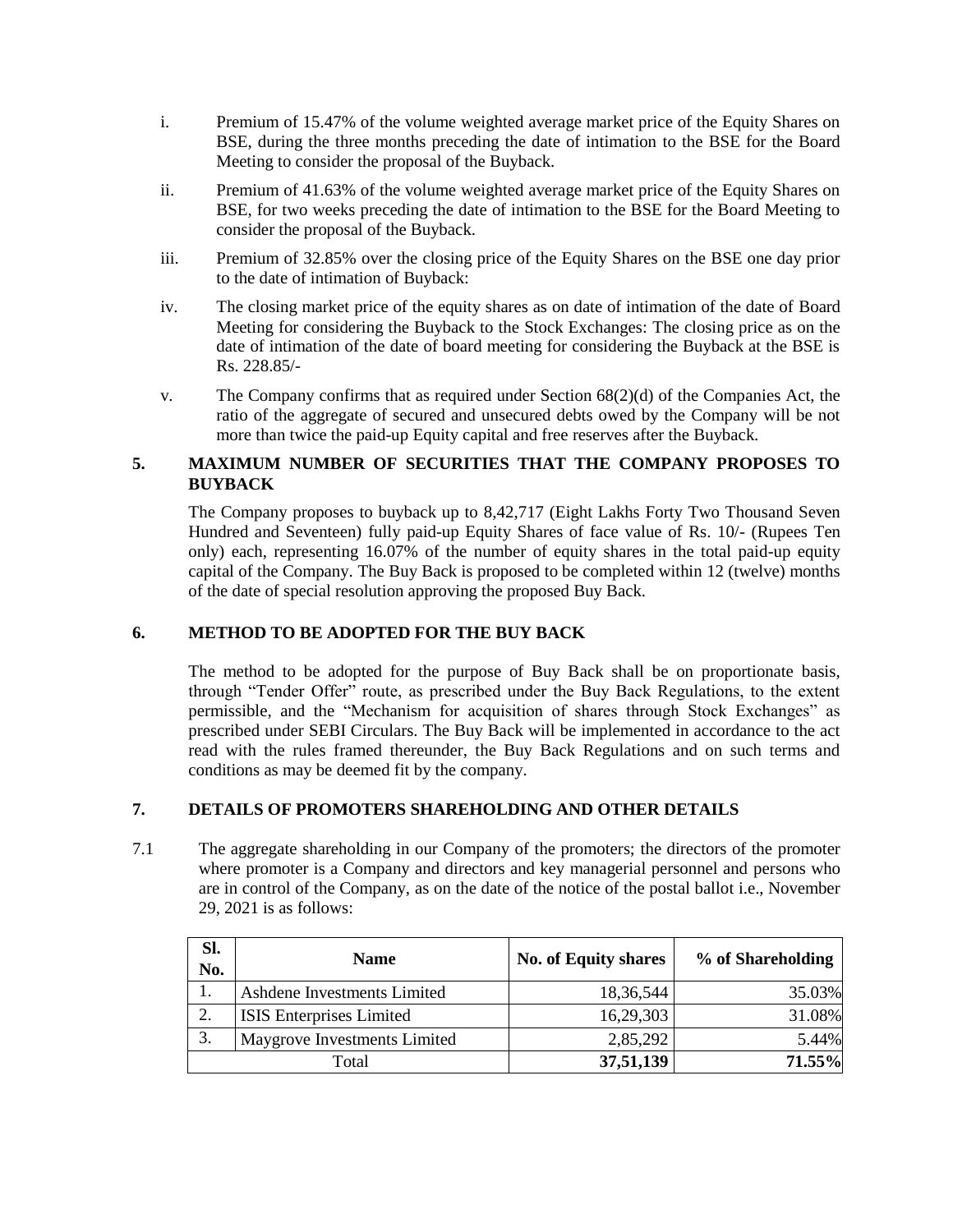The Promoter and Promoters group shall have same meaning as defined in the Securities and Exchange Board of India (Substantial Acquisition of Shares and Takeover) Regulations, 2011.

7.1.1 The Directors of the Promoter entities do not hold any shares in the Company

| 7.1.2 | Shareholding of Directors and Key Managerial Personnel of the Company as on the date of the |
|-------|---------------------------------------------------------------------------------------------|
|       | notice of the postal ballot <i>i.e.</i> , November 29, 2021 is as follows:                  |
|       |                                                                                             |

| <b>DIN/PAN</b> | <b>Name</b>             | <b>Designation</b>            | <b>No. of Equity</b><br><b>Shares</b> | $%$ of<br><b>Shareholding</b> |
|----------------|-------------------------|-------------------------------|---------------------------------------|-------------------------------|
| 07979791       | Sandip Das              | <b>Wholetime Director</b>     | 3                                     | 0.00%                         |
| 00473105       | Abhiram Kastur<br>Sheth | Independent<br>Director       | 34                                    | $0.00\%$                      |
| AOUPM1591A     | Aditya More             | Financial<br>Chief<br>Officer |                                       | $0.00\%$                      |
|                | <b>Total</b>            | 38                            | 0.00%                                 |                               |

7.1.3 Except as mentioned herein below, no Equity Shares or other specified securities in the Company were either purchased or sold (either through the stock exchanges or off market transactions) by any of the (i) promoters; (ii) members of the promoter group (iii) directors of the promoter and promoter group, where such promoter or promoter group entity is a Company and of persons who are in control of the Company during a period of six months preceding the date of the board meeting till the date of this Notice for Buyback:

| Name of<br>the<br>shareholder | <b>Aggregate</b><br>number of<br>shares<br>purchased/sold | <b>Nature of</b><br><b>Transaction</b> | <b>Maximum</b><br>Price per<br>share<br>(Rs.) | Date of<br>maximum<br>price | <b>Minimum</b><br>Price per<br>share<br>(Rs.) | Date of<br>minimum<br>price |
|-------------------------------|-----------------------------------------------------------|----------------------------------------|-----------------------------------------------|-----------------------------|-----------------------------------------------|-----------------------------|
| Maygrove<br>Investments       | 51,373                                                    | On Market<br>Sale                      | 284.91                                        | 06.09.2021                  | 276.65                                        | 07.09.2021                  |
| Limited                       |                                                           |                                        |                                               |                             |                                               |                             |

# 7.2 **Intention of the Promoters and Persons in Control of the Company to tender equity shares in the Buyback:**

The promoter and promoter group have expressed their intention individually, vide letter dated November 26, 2021 to participate in the Buyback and offer up to their respective shareholding as on the record date, or such number of shares based on their entitlement, as required in compliance with the Buyback Regulations or terms of the Buyback.

Please see below the maximum number of Equity Shares to be tendered by each of the Promoter and Promoter Group:

| SI.<br>No. | Name of the Promoter and Promoter Group<br>entity | <b>Maximum number of Equity</b><br>Shares intended to be offered |
|------------|---------------------------------------------------|------------------------------------------------------------------|
|            | Ashdene Investments Limited                       | 18,36,544                                                        |
| 2.         | <b>ISIS</b> Enterprises Limited                   | 16,29,303                                                        |
| 3.         | Maygrove Investments Limited                      | 2,85,292                                                         |
|            | <b>Total</b>                                      | 37,51,139                                                        |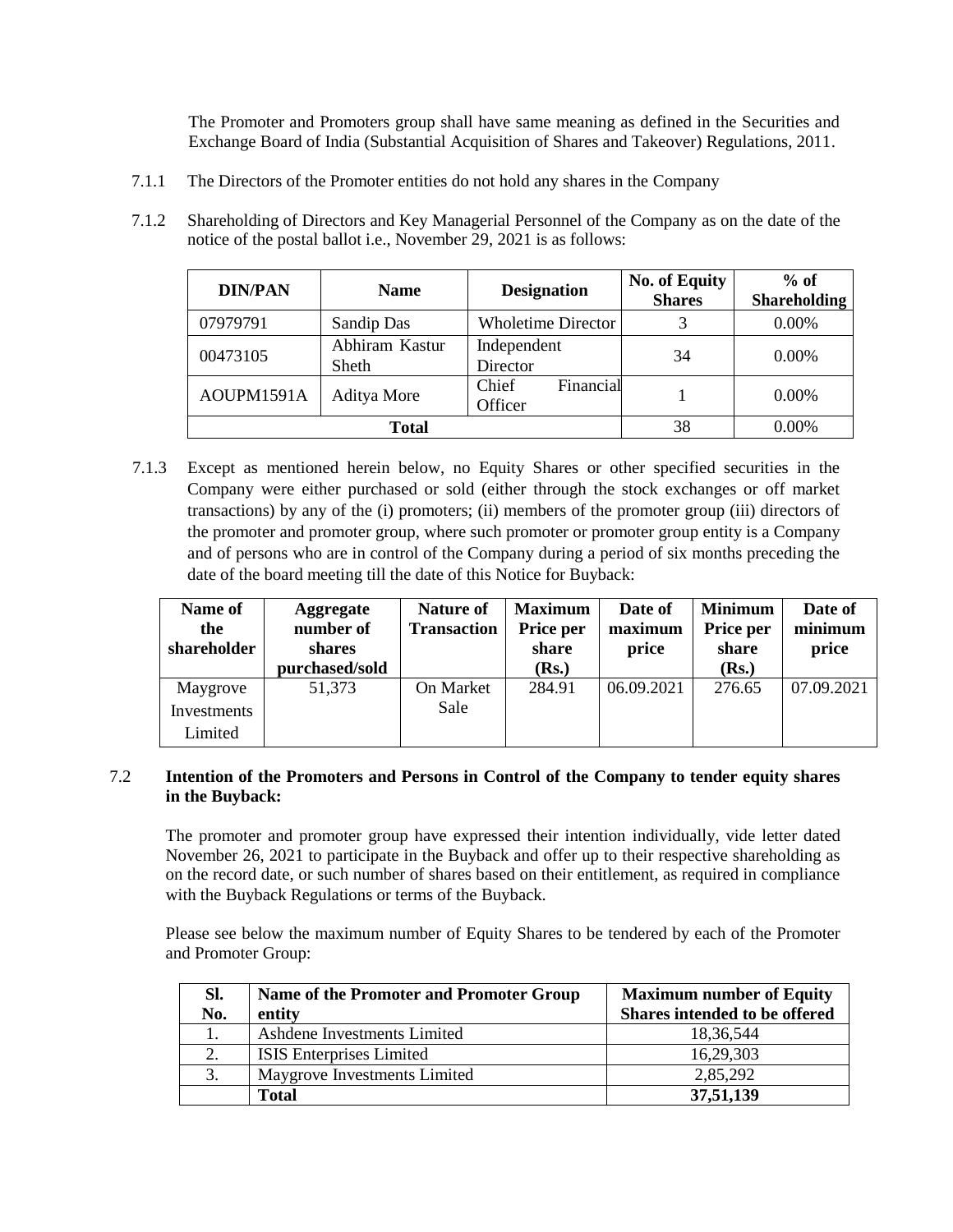The details of the date and price of acquisition/sale of Equity Shares that Promoters / Promoter's Group intent to tender are set-out below:

| Date of<br>Acquisition /<br>(disposal) | Number of equity<br>shares<br>Acquired/(Sold) | <b>Cost of Acquisition /</b><br>$(Sale)$ (Rs.) | <b>Remarks</b>                                                                               |
|----------------------------------------|-----------------------------------------------|------------------------------------------------|----------------------------------------------------------------------------------------------|
| 14.02.2014                             | 11,81,505                                     | Not Applicable                                 | Allotment made pursuant to the Scheme of<br>Demerger, as approved by Guwahati High<br>Court. |
| 08.03.2017                             | 11,81,505                                     | 16,60,01,453                                   | Pursuant to a Scheme of Arrangement                                                          |
| 16.03.2018                             | (5,26,466)                                    | (6,79,14,114)                                  | Cash consideration - Tender of Shares for<br>Buyback.                                        |
| <b>Total</b>                           | 18,36,544                                     |                                                |                                                                                              |

# i. **Ashdene Investments Limited**

# ii. **ISIS Enterprises Limited**

| Date of<br><b>Acquisition</b> /<br>(disposal) | Number of equity<br>shares<br>Acquired/(Sold) | <b>Cost of Acquisition /</b><br>$(Sale)$ (Rs.) | <b>Remarks</b>                                                                               |
|-----------------------------------------------|-----------------------------------------------|------------------------------------------------|----------------------------------------------------------------------------------------------|
| 14.02.2014                                    | 11,02,785                                     | Not Applicable                                 | Allotment made pursuant to the Scheme<br>of Demerger, as approved by Guwahati<br>High Court. |
| 14.03.2017                                    | 7,38,438                                      | 10,41,19,758                                   | Pursuant to a Scheme of Arrangement in<br>open market                                        |
| 24.03.2017                                    | 2,71,921                                      | 3,44,65,987                                    | Pursuant to a Scheme of Arrangement in<br>open market                                        |
| 14.03.2018                                    | (4,83,841)                                    | (6,24,15,489)                                  | Cash consideration - Tender of Shares for<br>Buyback.                                        |
| <b>Total</b>                                  | 16,29,303                                     |                                                |                                                                                              |

# iii. **Maygrove Investments Limited**

| Date of Acquisition / | Number of equity | <b>Cost of Acquisition /</b> | <b>Remarks</b>                  |
|-----------------------|------------------|------------------------------|---------------------------------|
| (disposal)            | shares           | $(Sale)$ (Rs.)               |                                 |
|                       | Acquired/(Sold)  |                              |                                 |
|                       |                  |                              | Allotment made pursuant to the  |
| 14.02.2014            | 6,30,106         | Not Applicable               | Scheme of Demerger, as approved |
|                       |                  |                              | by Guwahati High Court.         |
| 14.03.2017            | 6,30,106         | 8,88,44,946                  | Pursuant to a Scheme of         |
|                       |                  |                              | Arrangement in open market.     |
| 14.03.2018            | (2,88,547)       | (3,72,22,563)                | Cash consideration - Tender of  |
|                       |                  |                              | Shares for Buyback.             |
| 23.11.2020            | (6,35,000)       | (19,83,60,000)               | Cash consideration - Tender of  |
|                       |                  |                              | Shares for Buyback.             |
| 06.09.2021            | (47, 773)        | (1,36,11,149)                | <b>On-Market Sale</b>           |
| 07.09.2021            | (3,600)          | (9,95,940)                   | <b>On-Market Sale</b>           |
| <b>Total</b>          | 2,85,292         |                              |                                 |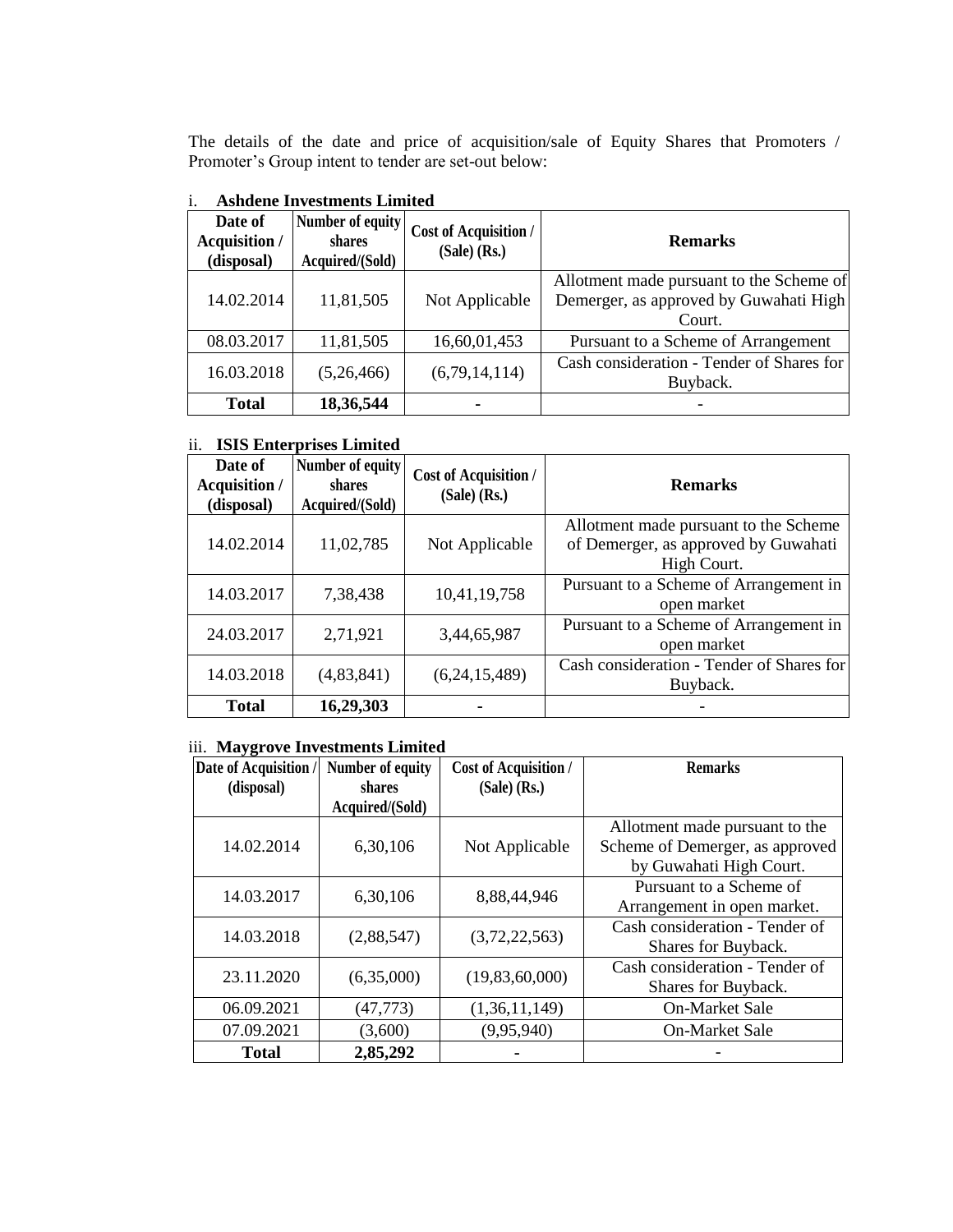# **8. CONFIRMATION BY THE BOARD OF DIRECTORS**

The Board of Directors of the Company has made a full enquiry into the affairs and prospects of the Company and has formed the opinion:

- i) That immediately following the date of the Board Meeting held on Monday, November 29, 2021 and the day on which the results of Postal Ballot has been declared on i.e December 31, 2021, there are no grounds on which the Company can be found unable to pay its debts;
- ii) That as regards the Company"s prospects for the year immediately following the date of the Board Meeting as well as the year immediately following the date on which the results of Postal Ballot has been declared, approving the Buyback and having regards to the Board"s intentions with respect to the management of the Company"s business during that year and to the amount and character of the financial resources, which will, in the Board"s view, be available to the Company during that year, the Company will be able to meet its liabilities as and when they fall due and will not be rendered insolvent within a period of one year from the date of the Board Meeting approving the Buyback as well as the year within a period of one year from the date on which the results of the Postal ballot will be declared.
- iii) In forming the opinion aforesaid, the Board has taken into account the liabilities as if the Company were being wound up under the provisions of the Companies Act (including prospective and contingent liabilities) and the Insolvency and Bankruptcy Code, 2016, as amended.

# **9. CONFIRMATIONS FROM THE COMPANY AS PER THE PROVISIONS OF THE SEBI BUYBACK REGULATIONS AND THE COMPANIES ACT, 2013**

- i) All the Equity Shares which are proposed to be bought back by the Company are fully paid-up;
- ii) The Company will not Buyback its Equity Shares so as to delist its shares from the Stock Exchange;
- iii) The Company shall not undertake a buyback of any of its securities within a period of one year reckoned from the date of the expiry of the buy-back period of the preceding buyback;
- iv) The Company shall not use borrowed funds, directly or indirectly, whether secured or unsecured, of any form and nature, from Banks and/ or Financial Institutions for paying the consideration to the equity shareholders who have tendered their equity shares in the Buyback;
- v) The ratio of the aggregate of secured and unsecured debts owed by the Company to the paid-up capital and free reserves after buyback shall be less than or equal to 2:1, based on financial statements of the Company;
- vi) The Company shall not issue any equity shares or other securities (including by way of bonus) from the date of resolution passed by the shareholders approving the proposed Buyback till the date of expiry of the Buyback period;
- vii) The Company shall not raise further capital for a period of one year from the closure of Buyback offer except in discharge of its subsisting obligations. In terms of the Act, if the Company completes the Buyback of its Equity Shares, it shall not make a further issue of the same kind of Equity Shares including allotment of new shares in accordance with the Act within a period of six months except by way of a bonus issue or in the discharge of subsisting obligations;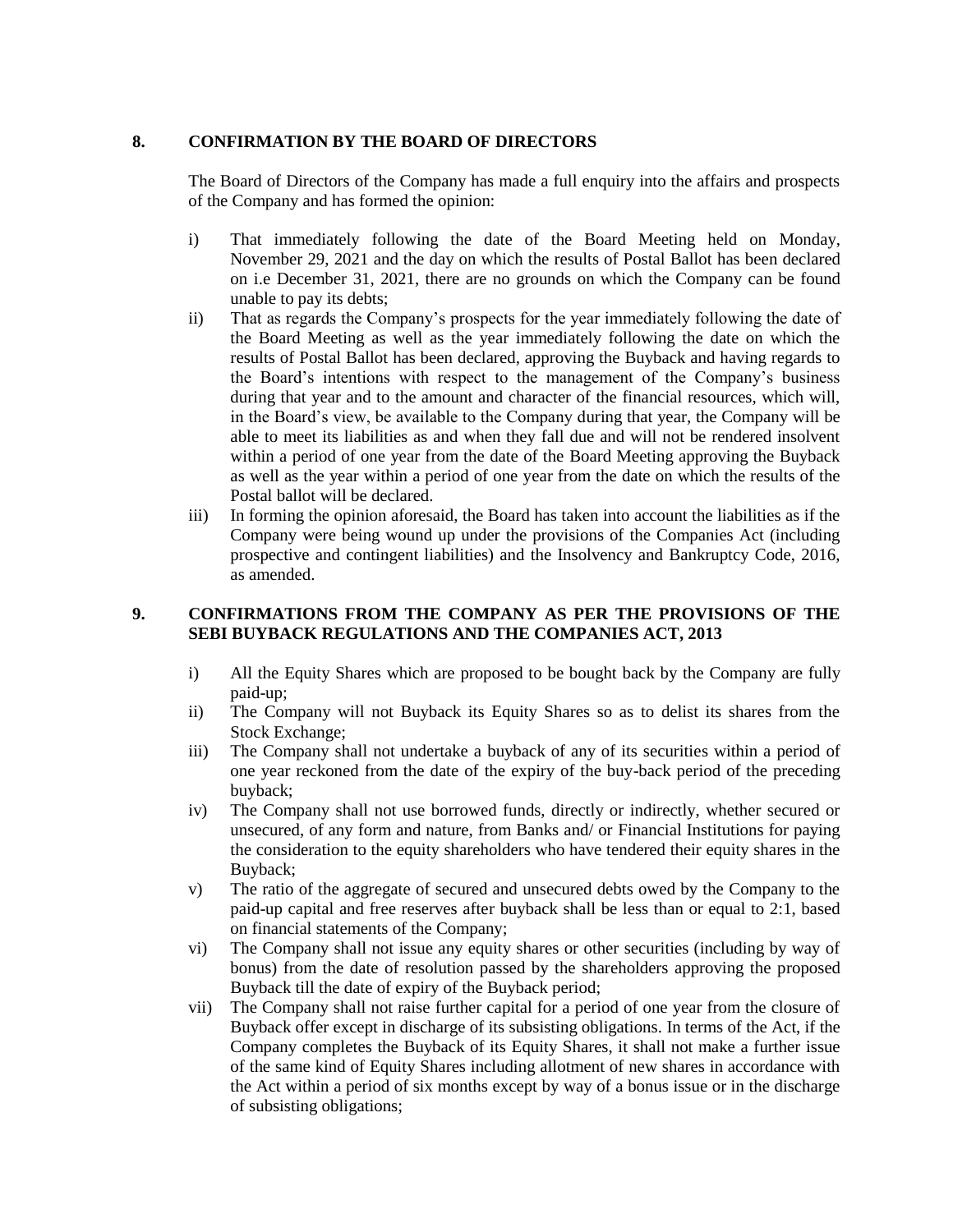- viii) The special resolution approving the Buyback will be valid for a maximum period of one year from the date of passing the said special resolution (or such extended period as may be permitted under the Companies Act or the SEBI Buyback Regulations or by the appropriate authorities). The exact time table for the Buyback shall be decided by the Board (or its duly constituted Committee) within the above time limits;
- ix) The equity shares bought back by the Company will be compulsorily cancelled and will not be held for re-issuance;
- x) The Company shall not withdraw the Buyback after the draft letter of offer is filed with SEBI or the public announcement of the offer to buyback is made;
- xi) The Company shall transfer from its free reserves a sum equal to the nominal value of the equity shares purchased through the Buyback to the Capital Redemption Reserve account and the details of such transfer shall be disclosed in its subsequent balance sheet;
- xii) There is no pendency of any scheme of amalgamation or compromise or arrangement pursuant to the provisions of the Companies Act, 2013, as on date;
- xiii) The Company shall not buyback locked-in equity shares and non-transferable equity shares till the pendency of the lock-in or till the equity shares become transferable;
- xiv) The Company shall not buyback its Equity Shares from any person through negotiated deal whether on or off the Stock Exchanges or through spot transactions or through any private arrangement in the implementation of the Buyback;
- xv) The Company shall not directly or indirectly purchase its Equity Shares:
	- a) through any subsidiary company including its own subsidiary companies, if any or
	- b) through any investment company or group of investment companies and;
	- c) confirms that the Company is in compliance with the provisions of Sections 92, 123, 127 and129oftheCompaniesAct;
	- d) the Company shall not make any offer of Buyback within a period of one year reckoned from the date of expiry of Buyback period i.e., the date on which the payment of consideration is made to the shareholders who have accepted the Buyback, or such other period as may be specified under the Buyback Regulations;
- xvi) The maximum number of Equity Shares proposed to be purchased under the Buyback does not exceed 25% of the total number of Equity Shares of the paid-up equity share capital of the Company;
- xvii) The Company shall not allow Buyback of its Equity Shares unless the consequent reduction of its share capital is affected;
- xviii) The consideration for the Buyback shall be paid only in cash;
- xix) There are no defaults subsisting in the repayment of deposits, interest payment thereon, redemption of debentures or payment of interest thereon or redemption of preference shares or payment of dividend due to any shareholder, or repayment of any term loans or interest payable thereon to any financial institution or banking company;
- xx) The statements contained in all the relevant documents in relation to the Buyback shall be true, material and factual and shall not contain any mis-statements or misleading information; and
- xxi) The directors, managers, key managerial personnel of the Company and their respective relatives do not have any interest, financial or otherwise, in the proposed resolution for Buyback of equity shares, except to the extent of their shareholding.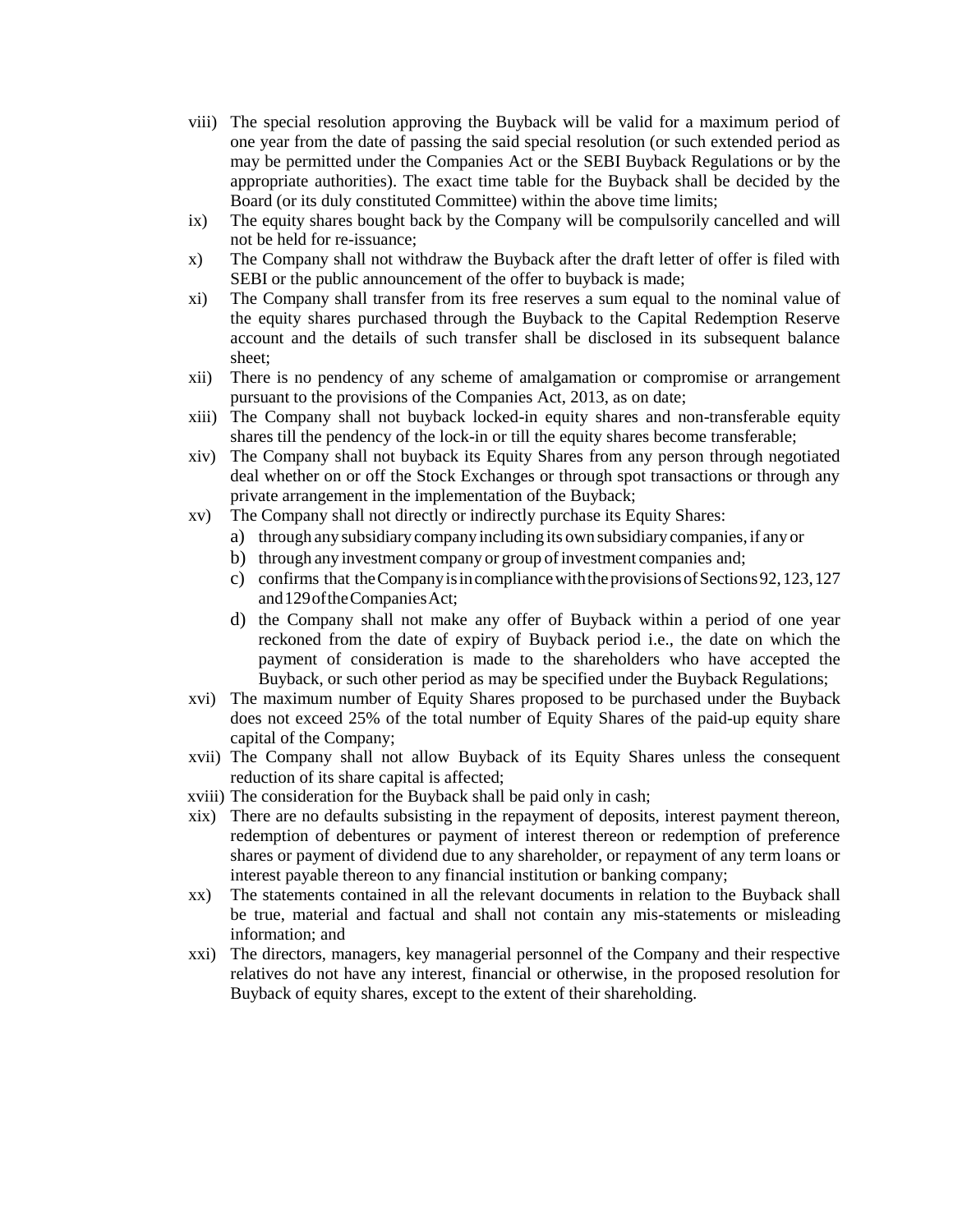## **10. REPORT BY THE COMPANY'S STATUTORY AUDITOR**

The text of the Report dated 29.11.2021 received from M/s. B. Chhawchharia & Co., Chartered Accountants, (FRN: 305123E) the Statutory Auditors of the Company, addressed to the Board of Directors of the Company is reproduced below:

# **QUOTE**

**To The Board of Directors James Warren Tea Limited Aspirations Vintage, 12 Pretoria Street, Kolkata-700071** 

**Independent Auditor's Certificate on the proposed buy-back of equity shares in terms of the Securities and Exchange Board of India (Buyback of Securities), Regulations, 2018 as amended from time to time**

- **1.** We have been informed that the board of directors of the Company in their meeting held on 29, November, 2021 have decided to Buyback 8,42,717 (Eight Lakhs Forty Two thousand Seven Hundred and Seventeen) equity shares under Section 68  $\& 70(1)$  of the Companies Act, 2013, as amended from time to time (the "Act") at a price of Rs. 295/- (Rupees Two Hundred and Ninety Five Only) per share for an aggregate consideration of Rs. 24,86,01,515/- (Rupees Twenty Four Crores Eighty Six Lakhs One Thousand Five Hundred and Fifteen only).
- **2.** This has reference to the requirements of Clause (xi) of Schedule I of the Securities and Exchange Board of India (Buyback of Securities), Regulations, 2018 as amended from time to time, (hereinafter called the "Buyback Regulations") and Sections 68, 69 & 70 of the Companies Act, 2013 as applicable in the matter of proposed buy-back of equity shares by M/s James Warren Tea Limited ("the Company").
- **3.** The accompanying Statement of Maximum Permissible Amount for Buy Back of Equity Shares prepared by the Company contains computation of the said amount as per Audited Condensed Interim Financial Statements of the Company for the period ended on  $30<sup>th</sup>$ September, 2021 in pursuance of the provisions of Section 68, Section 69 and Section 70 of the Companies Act 2013 read with Rule 17 of The Companies (Share Capital and Debentures) Rules, 2014 so far as applicable.

### **Management's Responsibility**

**4.** The accompanying Statement is solely the responsibility of the management of the Company. The Company"s management is responsible for the designing, implementing and maintaining internal control relevant to the preparation and presentation of the Statement, and applying an appropriate basis of preparation; and making estimates that are reasonable in the circumstances.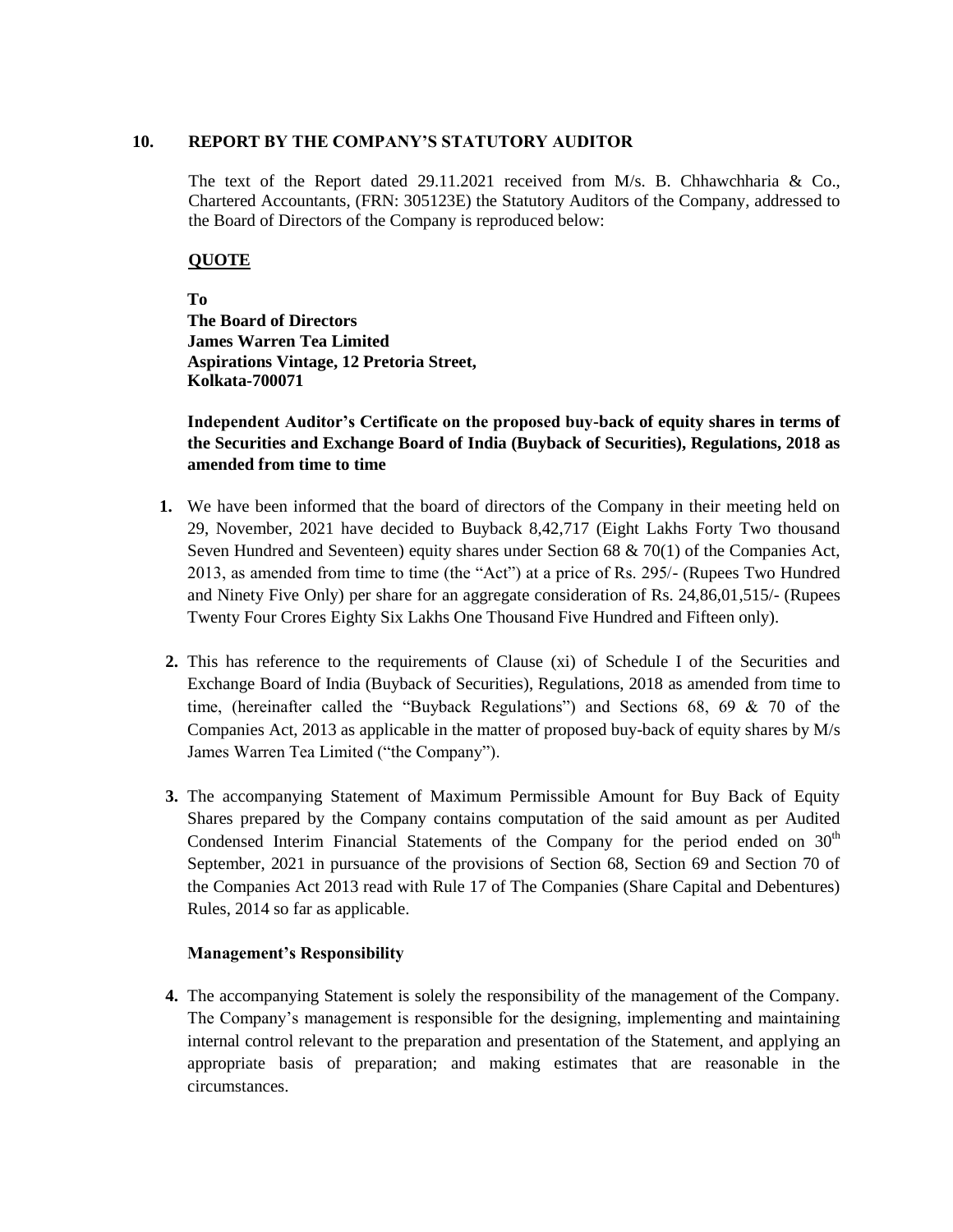### **Auditor's Responsibility**

- **5.** We have inquired into the state of affairs of the Company as on  $30<sup>th</sup>$  September, 2021. Pursuant to the requirement of the Companies Act, 2013 and Buyback Regulations, it is our responsibility to verify and provide reasonable assurance whether
- a. the amount of the permissible capital payment for buyback of equity shares is properly determined as per Section 68(2)(c) of the Companies Act, 2013;
- b. the accounts on the basis of which calculation with reference to buyback is done are not older than six months preceding the proposed date of offer document;
- c. the Board of Directors have formed the opinion, as specified in Clause (m) of sub-rule (1) of rule 17 of the Companies (Share Capital and debentures) Rules, 2014 as amended and Buyback Regulations, on reasonable grounds that the Company, having regard to its state of affairs, will not be rendered insolvent within a period of one year from that date;
- **6.** We conducted our examination of the Statement in accordance with the Guidance Note on Reports or Certificates for Special Purposes issued by the Institute of Chartered Accountants of India. The Guidance Note requires that we comply with the ethical requirements of the Code of Ethics issued by the Institute of Chartered Accountants of India.
- **7.** We have complied with the relevant applicable requirements of the Standard on Quality Control (SQC) 1, Quality Control for Firms that Perform Audits and Reviews of Historical Financial Information, and Other Assurance and Related Services Engagements.

# **Opinion**

**8.** Based on our examination, and the information and explanation given to us, we are of the opinion that the amount of the permissible capital payment for buyback of fully paid-up equity shares as set out in attached statement thereto (Appendix - I), in our view, is properly determined as per Section 68(2)(c) of the Companies Act, 2013. The accounts on the basis of which calculation with reference to buyback is done are audited accounts, not older than six months preceding the proposed date of offer document. Further, the Board of Directors in their meeting held on  $29<sup>th</sup>$  November, 2021 have formed the opinion, as specified in Clause (m) of sub-rule (1) of rule 17 of the Companies (Share Capital and Debentures) Rules 2014, as amended and Clause (x) of Schedule I to the Buyback Regulations, on reasonable grounds that the Company, having regard to its state of affairs, will not be rendered insolvent within a period of one year from that date i.e.,  $29<sup>th</sup>$  November, 2021

# **Restriction on Use**

**9.** This report is intended solely for your information and for the purpose of inclusion of the same a) in the explanatory statement to be annexed to the Postal Ballot notice for authorizing buyback by passing a special resolution and b) in the Public Announcement and Letter of Offer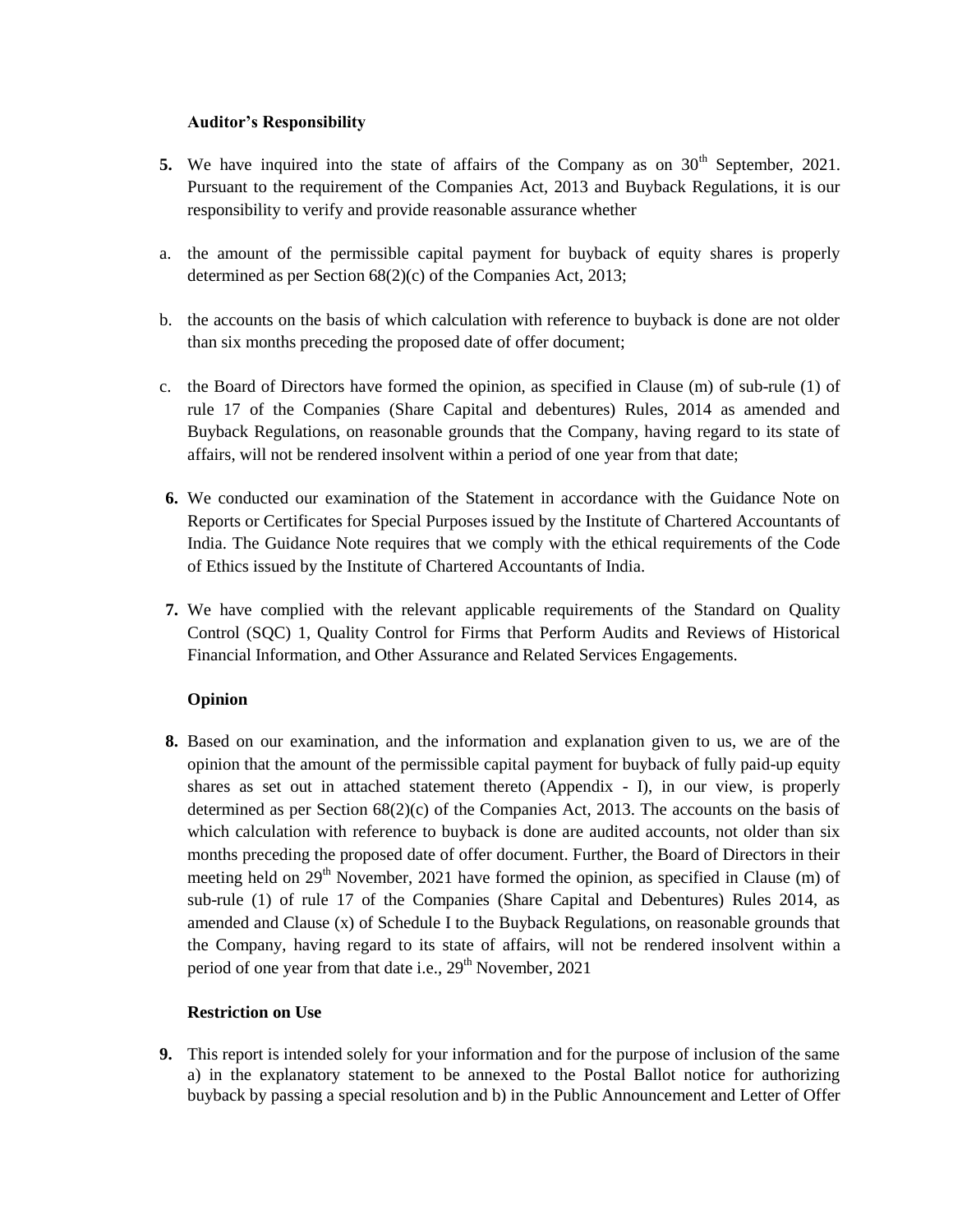for buyback of its share by the Company and is not to be used, referred or distributed for any other purpose without our written consent. Nothing contained in this report should be construed to be representation as to the future. We do not accept or assume any liability or duty of care for any other purpose, save where expressly agreed by our prior consent in writing.

**For B. Chhawchharia & Co. Chartered Accountants Firm's Registration No. 305123E Sd/- Sushil Kumar Chhawchharia Partner Membership No: 008482 Place: Kolkata UDIN No.:21008482AAAABF6530**

**Dated: 29.11.2021**

### **Appendix I**

**Computation of maximum permissible capital payment for buyback of fully paid-up equity shares in accordance to the Companies Act, 2013 and Buyback regulations based on Audited Condensed Interim Financial Statements for the period ended on 30th September, 2021**.

| <b>Particulars</b>                                                                                 | <b>Amount</b> (Rs in |
|----------------------------------------------------------------------------------------------------|----------------------|
|                                                                                                    | Lakhs)               |
| Issued, Subscribed and Paid-up share capital as at September 30,                                   | 524.27               |
| 2021                                                                                               |                      |
| Free reserves as at September 30, 2021                                                             |                      |
| - General Reserve                                                                                  | 9847.52              |
| - Retained Earnings (excluding unrealized gain of FVTPL item)                                      |                      |
| Total                                                                                              | 10371.79             |
| Maximum amount permissible for buy-back i.e. 25% of the total<br>paid-up capital and free reserves | 2592.95              |

(Note: All the above figures have been taken from the latest Audited Condensed Interim financial statements for the period ended September 30, 2021.)

### **UNQUOTE**

### **11. PROCESS AND METHODOLOGY TO BE ADOPTED FOR BUYBACK**

#### **PROCESS**

11.1 The Buyback is open to all eligible shareholders, i.e., the shareholders who on the Record Date are holding Equity Shares either in physical form ("**Physical Shares**") and the beneficial owners who on the Record Date are holding Equity Shares in the dematerialized form ("**Demat Shares**") (such shareholders are referred as the "**Eligible Shareholders**").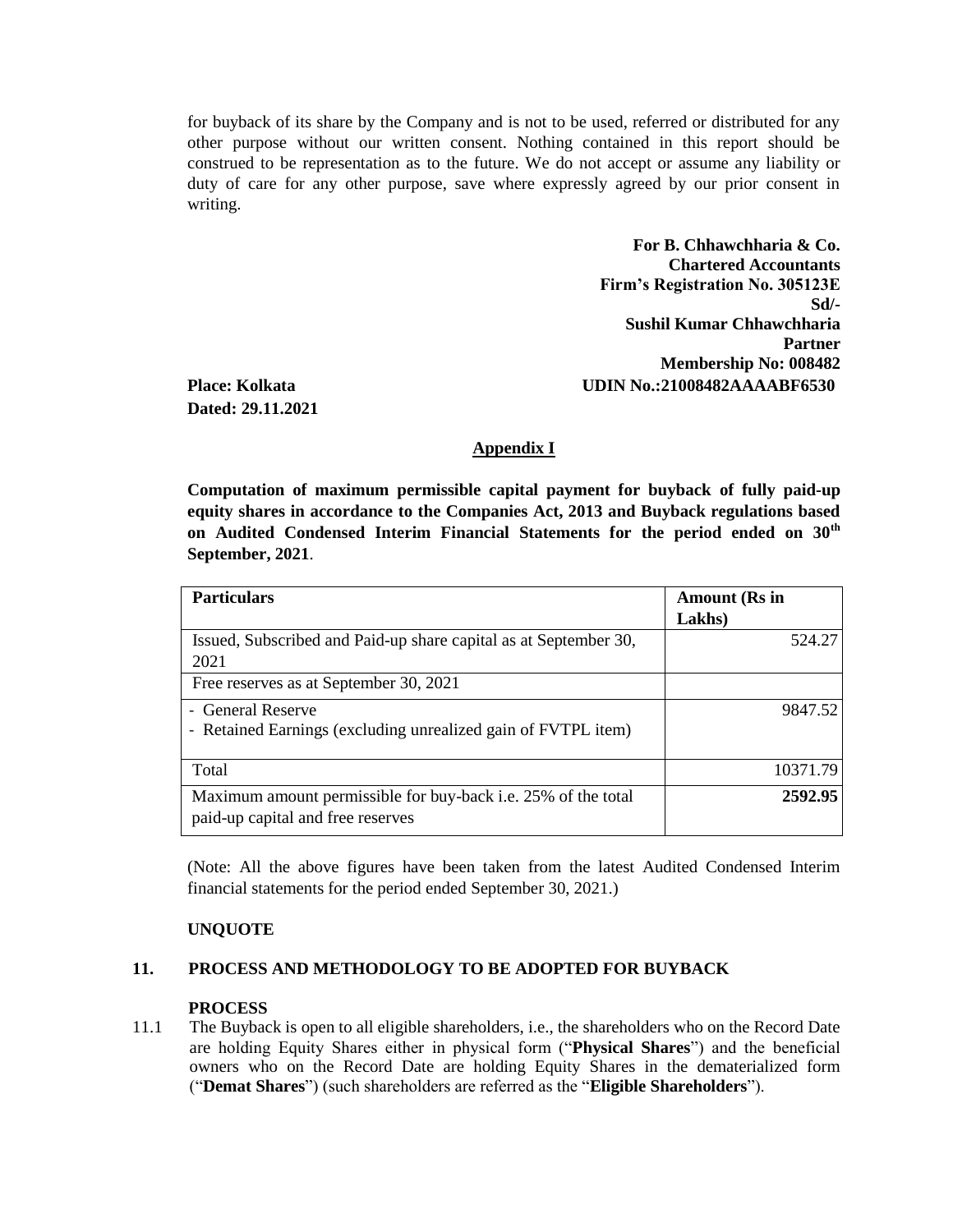- 11.2 The Buyback will be implemented using the "Mechanism for acquisition of shares through Stock Exchange" issued by SEBI vide circular no. CIR/CFD/POLICYCELL/1/2015 dated April 13, 2015 and circular no. CFD/DCR2/CIR/P/2016/131 dated December 9, 2016, and SEBI Circular CFD/DCR-III/CIR/P/2021/615 dated August 13, 2021, and in accordance with the procedure prescribed in the Companies Act and the SEBI Buyback Regulations, and as may be determined by the Board of Directors, or the Executive Committee (a committee authorised by the Board to exercise its powers in relation to the Buyback, the "**Buyback Committee**"), on such terms and conditions as may be permitted by law from time to time.
- 11.3 For implementation of the Buyback, the Company has appointed Bindal Equities Private Limited as the registered broker to the Company (the "**Company's Broker**") through whom the purchases and settlements on account of the Buyback would be made by the Company. The contact details of the Company's Broker are as follows: **Bindal Equities Private Limited SEBI Registration No.:** INZ000210031 **CIN:** U67190WB2005PTC106317 Address: 6, Brabourne Road, Vaishno Chambers, 2<sup>nd</sup> Floor, Room No. 206B, Kolkata: 700 001 **Tel. No.:** 033 – 3022 2316, Email: [sureshsaraf@bindalgroup.in.](mailto:sureshsaraf@bindalgroup.in) **Contact Person:** Mr. Suresh Kumar Saraf
- 11.4 The Company shall request BSE to provide a separate window (the "**Acquisition Window**") to facilitate placing of sell orders by the Eligible Shareholders who wish to tender their Equity Shares in the Buyback. For the purpose of this Buyback, BSE would be the Designated Stock Exchange ("**Designated Stock Exchange**"). The details of the Acquisition Window will be as specified by BSE from time to time. In the event Stock Broker(s) of Eligible Shareholder is not registered with BSE, then the Eligible Shareholders can approach any BSE registered stock broker and can register themselves by using quick unique client code ("**UCC**") facility through the BSE registered stock broker (after submitting all details as may be required by such BSE registered stock broker in compliance with applicable law). In case the Eligible Shareholders are unable to register using UCC facility through any other BSE registered broker, Eligible Shareholders may approach Company"s Broker i.e., Bindal Equities Private Limited to place their bids.
- 11.5 At the beginning of the tendering period, the order for buying Equity Shares will be placed by the Company through Company"s Broker.
- 11.6 During the tendering period, the order for selling the Equity Shares will be placed in the Acquisition Window by the Eligible Shareholders through their respective stock brokers ("**Shareholder Broker**") during normal trading hours of the secondary market. The Stock Broker can enter orders for Demat Shares as well as Physical Shares. In the tendering process, the Company"s Broker may also process the orders received from the Eligible Shareholders.
- 11.7 The reporting requirements for Non-Resident Shareholders under the Foreign Exchange Management Act, 1999, RBI and any other rules, regulations, guidelines, for remittance of funds, shall be made by the Eligible Shareholder and/or the Shareholder Broker through which the Eligible Shareholder places the bid.
- 11.8 Modification/cancellation of orders and multiple bids from a single Eligible Shareholder will be allowed during the tendering period of the Buyback. Multiple bids made by a single Eligible Shareholder for selling Equity Shares shall be clubbed and considered as "one bid" for the purposes of acceptance.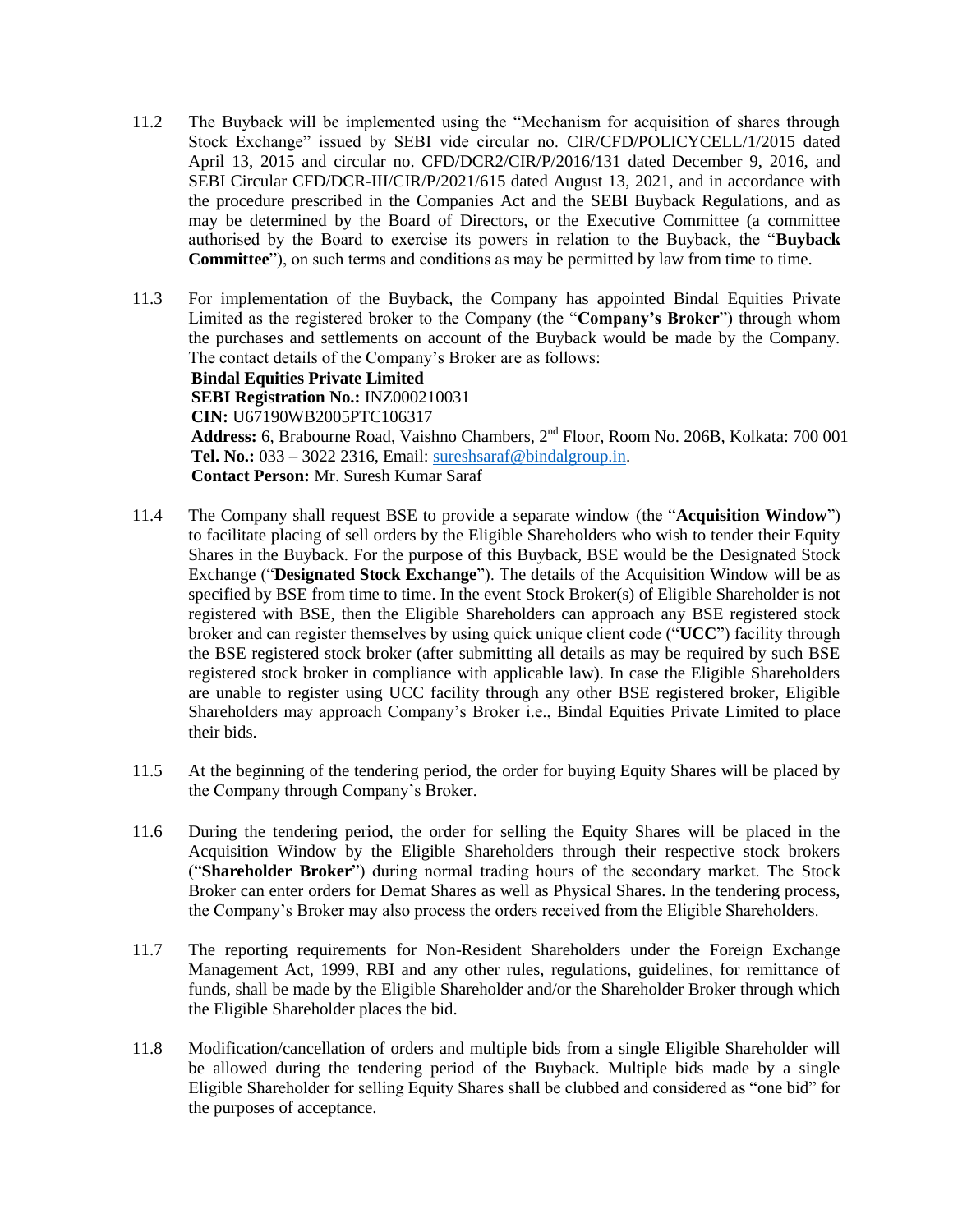- 11.9 The cumulative quantity tendered shall be made available on the website of BSE [\(www.bseindia.com\)](http://www.bseindia.com/) throughout the trading session and will be updated at specific intervals during the tendering period.
- 11.10 The Company will not accept Equity Shares tendered for the Buyback which under restraint order of the court for transfer/ sale and/or title in respect of which is otherwise under dispute or where loss of share certificates has been notified to the Company and the duplicate share certificates have not been issued either due to such request being under process as per the provisions of law or otherwise
- 11.11 Any Equity Shares tendered after the Buyback Closing Date by an Eligible Shareholder shall not be accepted.
- 11.12 All documents sent by the Eligible Shareholders will be at their own risk. Eligible Shareholders are advised to safeguard adequately their interests in this regard.

#### 11.13 **Procedure to be followed by Eligible Shareholders holding Demat Shares**

- (a) Eligible Shareholders holding Demat Shares who desire to tender their Demat Shares under the Buyback would have to do so through their respective Shareholder Broker by indicating to the concerned Shareholder Broker, the details of Equity Shares they intend to tender under the Buyback.
- (b) The Shareholder Broker would be required to place an order/bid on behalf of the Eligible Shareholder who wish to tender Demat Shares in the Buyback using the Acquisition Window of the BSE.
- (c) The lien shall be marked by the Shareholder Broker in the demat account of the Eligible Shareholder for the Equity Shares tendered in the Buyback. Details of such Equity Shares marked as lien in the demat account of the Eligible Shareholder shall be provided by the depositories to Clearing Corporations.
- (d) In case, the Eligible Shareholder"s demat account is held with one depository and clearing member pool and Clearing Corporation Account is held with other depository, shares shall be blocked in the Eligible Shareholder"s demat account at source depository during the tendering period. Inter-Depository Tender Offer ("IDT") instructions shall be initiated by the Eligible Shareholders at source depository to Clearing Corporation / Clearing Member account at target depository. The source depository shall block the Eligible Shareholder"s Equity Shares (i.e. transfers from free balance to blocked balance) and will send IDT message to target depository for confirming creation of lien. Details of Equity Shares blocked in the Eligible Shareholders demat account shall be provided by the target depository to the Clearing Corporation.
- (e) For custodian participant orders for demat Equity Shares, early pay-in is mandatory prior to confirmation of order/bid by custodian participant. The custodian shall either confirm or reject the orders not later than the closing of trading hours on the last day of the tendering period. Thereafter, all unconfirmed orders shall be deemed to be rejected. For all confirmed custodian participant orders, order modification shall revoke the custodian confirmation and the revised order shall be sent to the custodian again for confirmation.
- (f) Upon placing the bid, the Shareholder Broker shall provide a Transaction Registration Slip ("**TRS**") generated by the stock exchange bidding system to the Eligible Shareholder on whose behalf the order/bid has been placed. TRS will contain details of order submitted like Bid ID No., Application No., DP ID, Client ID, No. of Equity Shares tendered etc.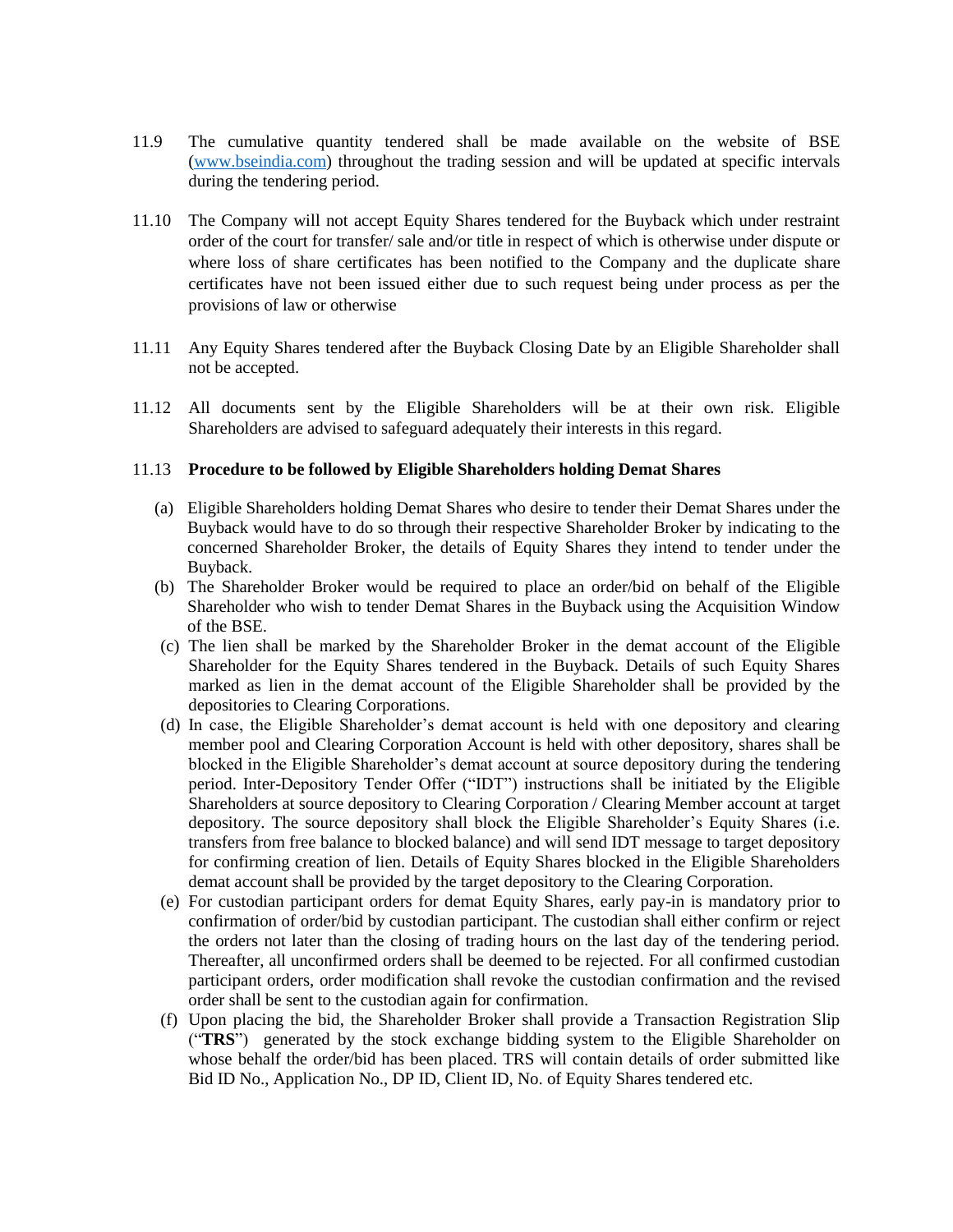(g) It is clarified that, in case of demat equity shares, submission of Tender Form and TRS is not mandatory. In case of non-receipt of the completed tender form and other documents, but receipt of Equity Shares in the accounts of the NSE Clearing and a valid bid in the exchange bidding system, the bid by such Equity Shareholder shall be deemed to have been accepted

#### 11.14 **Procedure to be followed by the shareholders holding Physical Shares**

- (a) In accordance to SEBI Circular SEBI/HO/CFD/CMD1/CIR/P/2020/144 dated July 31, 2020. Shareholders holding securities in physical form are allowed to tender Equity Shares in the Buyback through tender offer route. However, such tendering shall be as per the provisions of the Buyback regulations.
- (b) Eligible Shareholders who are holding physical Equity Shares and intend to participate in the Buyback will be required to approach their respective Shareholder Broker along with the complete set of documents for verification procedures to be carried out before placement of the bid. Such documents will include the (i) the Tender Form duly signed by all Eligible Shareholders (in case shares are in joint names, in the same order in which they hold the shares), (ii) original share certificate(s), (iii) valid share transfer form(s)/Form SH-4 duly filled and signed by the transferors (i.e. by all registered Shareholders in same order and as per the specimen signatures registered with the Company) and duly witnessed at the appropriate place authorizing the transfer in favour of the Company, (iv) self-attested copy of PAN Card(s) of all Eligible Shareholders, (v) any other relevant documents such as power of attorney, corporate authorization (including board resolution/specimen signature), notarized copy of death certificate and succession certificate or probated will, if the original shareholder is deceased, etc., as applicable. In addition, if the address of the Eligible Shareholder has undergone a change from the address registered in the register of members of the Company, the Eligible Shareholder would be required to submit a self-attested copy of address proof consisting of any one of the following documents: valid Aadhar card, voter identity card or passport.
- (c) Based on these documents, the concerned Shareholder Broker shall place an order/ bid on behalf of the Eligible Shareholders holding Equity Shares in physical form who wish to tender Equity Shares in the Buyback, using the acquisition window of BSE. Upon placing the bid, the Shareholder Broker shall provide a TRS generated by the exchange bidding system to the Eligible Shareholder. TRS will contain the details of order submitted like folio no., certificate no., distinctive no., no. of equity shares tendered etc.
- (d) Any Shareholder Broker/Eligible Shareholder who places a bid for physical Equity Shares, is required to deliver the original share certificate(s)  $\&$  documents (as mentioned above) along with TRS generated by exchange bidding system upon placing of bid, either by registered post, speed post or courier or hand delivery to the Registrar to the Buyback i.e. Maheshwari Datamatics Private Limited (at the address mentioned at paragraph 14 below) not later than 2 (two) days from the offer closing date. The envelope should be super scribed as "James Warren Tea Limited Buyback 2022". One copy of the TRS will be retained by Registrar to the Buyback and it will provide acknowledgement of the same to the Shareholder Broker.
- (e) The Eligible Shareholders holding physical Equity Shares should note that physical Equity Shares will not be accepted unless the complete set of documents are submitted. Acceptance of the physical Equity Shares for Buyback by the Company shall be subject to verification as per the SEBI Buyback Regulations and any further directions issued in this regard. The Registrar to the Buyback will verify such bids based on the documents submitted on a daily basis and till such verification, BSE shall display such bids as 'unconfirmed physical bids'. Once Registrar to the Buyback confirms the bids, they will be treated as "confirmed bids"
- (f) In case any Eligible Shareholder has submitted Equity Shares in physical form for Dematerialisation, such Eligible Shareholders should ensure that the process of getting the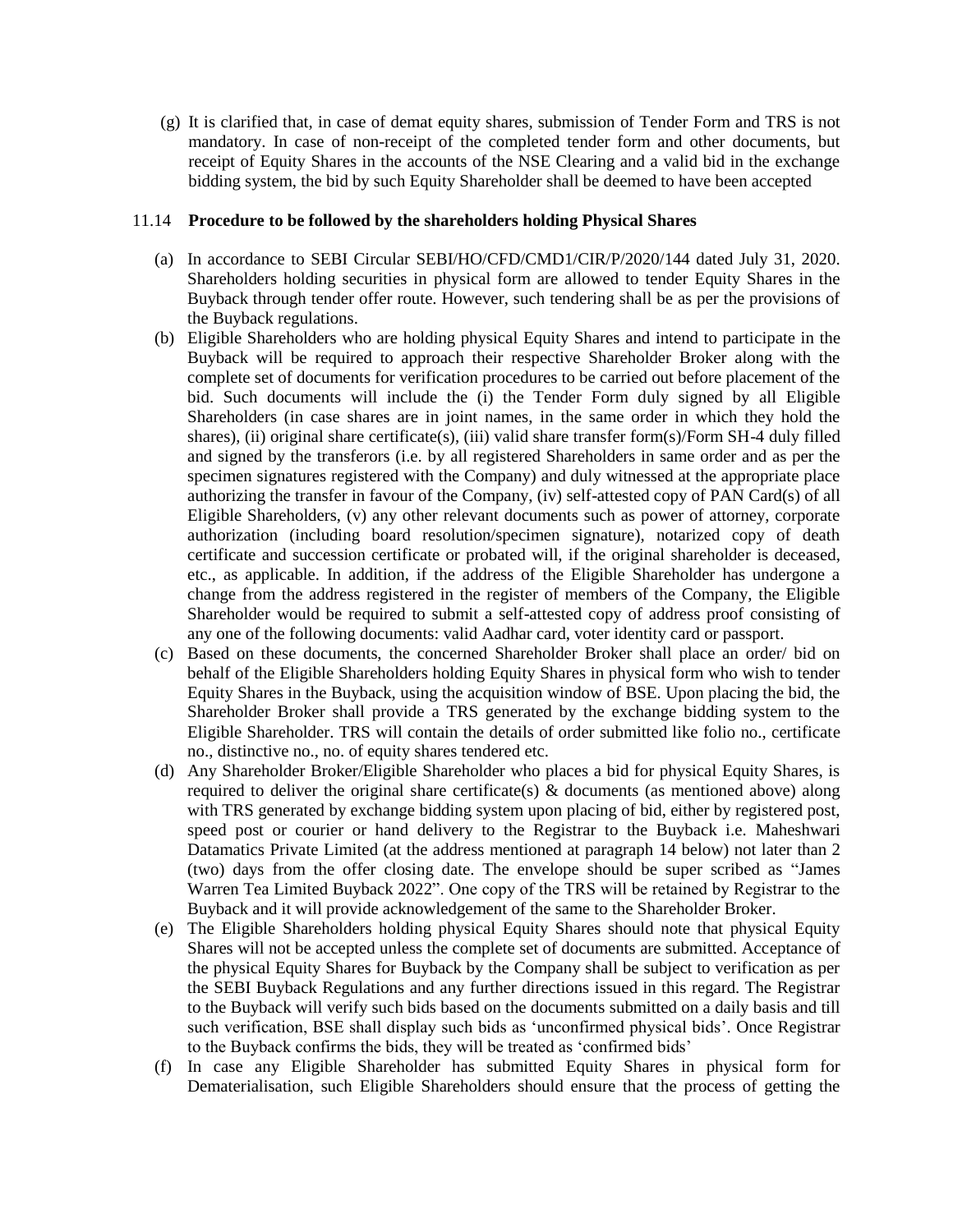Equity Shares dematerialized is completed well in time so that they can participate in the Buyback before the closure of the tendering period of the Buyback.

(g) An unregistered shareholder holding physical shares may also tender Equity Shares for Buyback by submitting the duly executed transfer deed for transfer of shares, purchased prior to Record Date, in his name, along with the offer form, copy of his PAN card and of the person from whom he has purchased shares and other relevant documents as required for transfer, if any.

### 11.15 **Method of Settlement**

Upon finalization of the basis of acceptance as per SEBI Buyback Regulations:

- (a) The settlement of trades shall be carried out in the manner similar to settlement of trades in the secondary market.
- (b) The Company will pay the consideration to the Company"s Broker who will transfer the funds pertaining to the Buyback to the Clearing Corporation"s bank account as per the prescribed schedule.
- (c) The Demat Shares bought back would be transferred directly to the demat account of the Company opened for the Buyback (the "Company Demat Account") provided it is indicated by the Company"s Broker or it will be transferred by the Company"s Broker to the Company Demat Account on receipt of the Equity Shares from the clearing and settlement mechanism of BSE.
- (d) The Eligible Shareholders of the Demat Shares will have to ensure that they keep the depository participant ("DP") account active and unblocked to receive credit in case of return of Demat Shares, due to rejection or due to non-acceptance in the Buyback.
- (e) Excess Demat Shares or unaccepted Demat Shares, if any, tendered by the Eligible Shareholder would be returned to them by the Clearing Corporation. Any excess Physical Shares pursuant to proportionate acceptance/rejection will be returned back to the concerned Eligible Shareholders directly by the Registrar to the Buyback. The Company is authorized to split the share certificate and issue new consolidated share certificate for the unaccepted Physical Shares, in case the Physical Shares accepted by the Company are less than the Physical Shares tendered in the Buyback.
- (f) In the case of inter-depository, BSE Clearing will cancel the excess or unaccepted shares in target depository. The source depository will not be able to release the lien without a release of IDT message from target depository. Further, release of IDT message shall be sent by target depository either based on cancellation request received from BSE Clearing or automatically generated after matching with bid accepted detail as received from the Company or the Registrar to the Buyback. Post receiving the IDT message from target depository, source depository will cancel/ release excess or unaccepted block shares in the demat account of the Eligible Shareholder. Post completion of tendering period and receiving the requisite details viz., demat account details and accepted bid quantity, source depository shall debit the securities as per the communication/ message received from target depository to the extent of accepted bid shares from Eligible Shareholder"s demat account and credit it to NSE Clearing settlement account in target depository on settlement date.
- (g) The settlements of fund obligation for Demat and Physical Shares shall be affected as per the SEBI circulars and as prescribed by BSE and Clearing Corporation from time to time. For Demat Shares accepted under the Buyback, such beneficial owners will receive funds payout in their bank account as provided by the depository system directly to the Clearing Corporation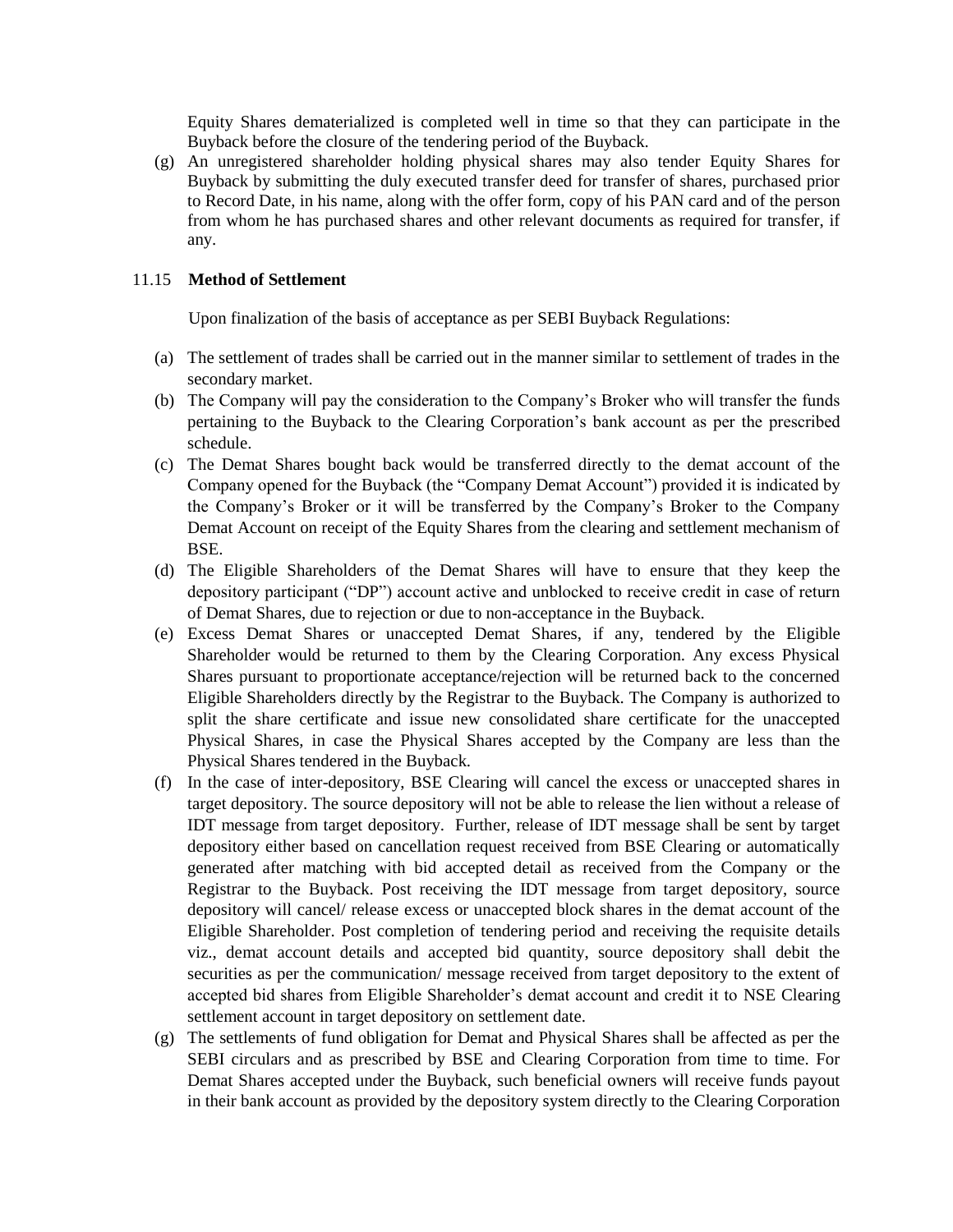and in case of Physical Shares, the Clearing Corporation will release the funds to the Shareholder Broker(s) as per secondary market payout mechanism. If such shareholder"s bank account details are not available or if the funds transfer instruction is rejected by the Reserve Bank of India ("RBI")/ bank(s), due to any reasons, then the amount payable to the concerned shareholders will be transferred to the Shareholder Broker for onward transfer to such shareholders.

- (h) In case of certain shareholders viz., NRIs, non-residents etc. (where there are specific regulatory requirements pertaining to funds payout including those prescribed by the RBI) who do not opt to settle through custodians, the funds payout would be given to their respective Shareholder Broker"s settlement accounts for releasing the same to such shareholder"s account. For this purpose, the client type details would be collected from the Registrar to the Buyback.
- (i) The Shareholder Broker would issue contract note to the Eligible Shareholders tendering Equity Shares in the Buyback and pay the consideration for the Equity Shares accepted under the Buyback and will unblock the excess unaccepted Equity Shares. The Company"s Broker would also issue a contract note to the Company for the Equity Shares accepted under the Buyback.
- (j) Eligible Shareholders who intend to participate in the Buyback should consult their respective Shareholder Broker for payment to them of any cost, charges and expenses (including brokerage) that may be levied by the Shareholder Broker upon the selling shareholders for tendering Equity Shares in the Buyback (secondary market transaction). The Buyback consideration received by the Eligible Shareholders in respect of accepted Equity Shares could be net of such costs, applicable taxes, charges and expenses (including brokerage) etc., and the Manager to the Buyback and the Company accepts no responsibility to bear or pay such additional cost, charges and expenses (including brokerage) incurred solely by the selling shareholders.
- (k) The Equity Shares bought will be extinguished in the manner and following the procedure prescribed in the SEBI Buyback Regulations.

# **12. RECORD DATE AND SHAREHOLDER ENTITLEMENT**

- 12.1 As required under the SEBI Buyback Regulations, the Company has fixed January 14, 2022 as the Record Date for the purpose of determining the entitlement and the names of the Eligible Shareholders.
- 12.2 The Equity Shares to be bought back, as part of the Buyback is divided in to two categories:
	- (a) reserved category for Small Shareholders (defined under Regulation 2(i)(n) of the SEBI Buyback Regulations as a shareholder, who holds shares or other specified securities whose market value, on the basis of closing price on the recognized stock exchange in which the highest trading volume, as on record date, is not more than Rs. 2,00,000 (Rupees Two Lakhs only); and
	- (b) the general category for all other shareholders.
- 12.3 In accordance with Regulation 6 of the Buyback Regulations, the reserved category for Small Shareholders shall be 15% of the number of Equity Shares which the Company proposes to Buyback, or number of Equity Shares entitled as per shareholding of Small Shareholders, as on record date, whichever is higher.
- 12.4 Based on the shareholding as on the Record Date, the Company will determine the entitlement of each shareholder to tender their Equity Shares in the Buyback. This entitlement for each shareholder will be calculated based on the number of Equity Shares held by the respective shareholder as on the Record Date and the ratio of Buyback applicable in the category to which such shareholder belongs.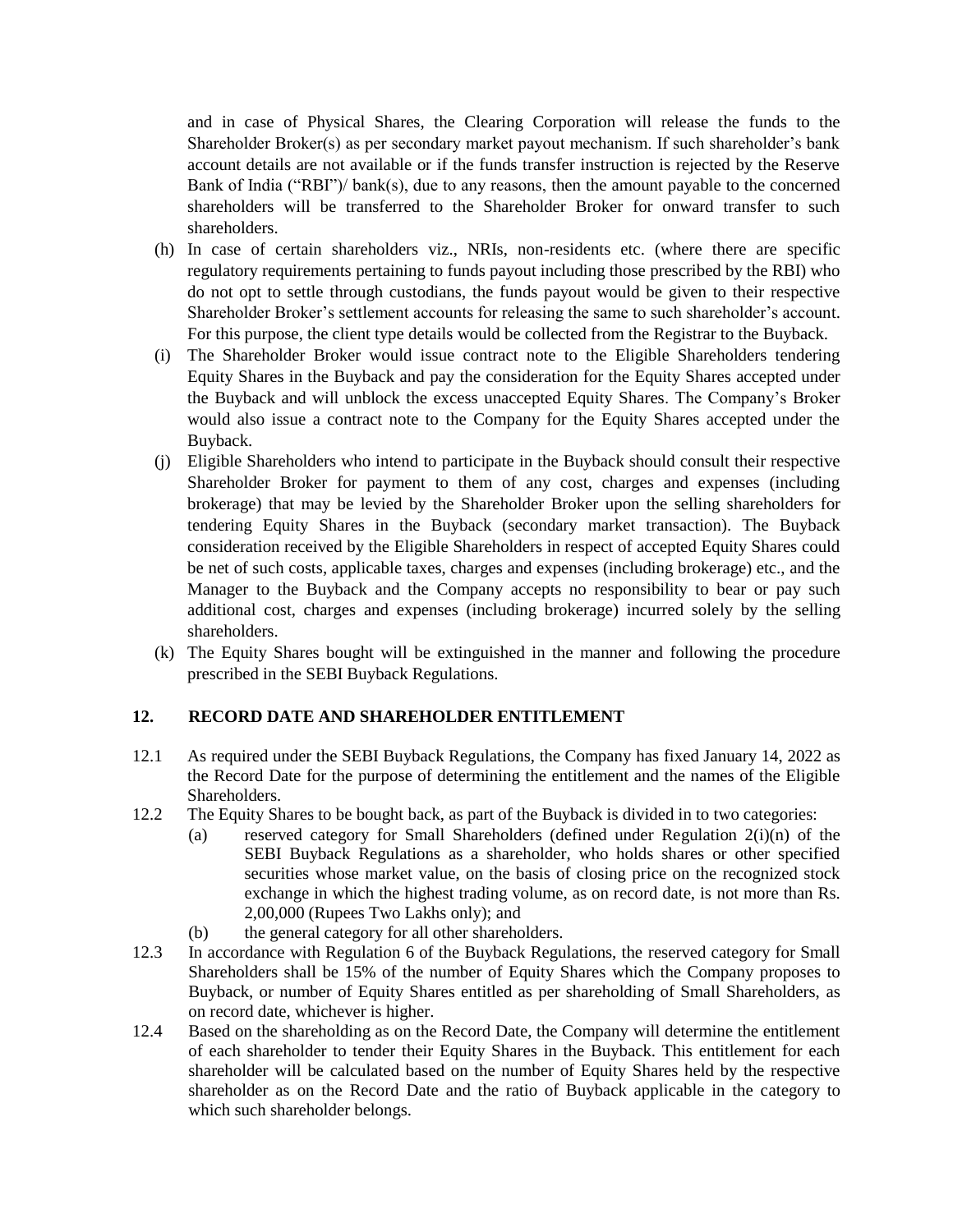- 12.5 In order to ensure that the same Eligible Shareholder with multiple demat accounts/folios do not receive a higher entitlement under the Small Shareholder category, the Equity Shares held by such Eligible Shareholder with a common PAN shall be clubbed together for determining the category (Small Shareholder or General Category) and the Buyback Entitlement. In case of joint shareholding, the Equity Shares held in cases where the sequence of the PANs of the joint shareholders is identical shall be clubbed together. In case of Eligible Shareholders holding physical shares, where the sequence of PANs is identical and where the PANs of all joint shareholders are not available, the Registrar to the Buyback will check the sequence of the names of the joint holders and club together the Equity Shares held in such cases where the sequence of the PANs and name of joint shareholders are identical. The shareholding of institutional investors like mutual funds, insurance companies, foreign institutional investors/foreign portfolio investors etc. with common PAN are not proposed to be clubbed together for determining their entitlement and will be considered separately, where these equity shares are held for different schemes/sub-accounts and have a different demat account nomenclature based on information prepared by the Registrar to the Buyback as per the shareholder records received from the Depositories. Further, the Equity Shares held under the category of "**clearing members**" or "**corporate body margin account**" or "**corporate body broker**" as per the beneficial position data as on Record Date with common PAN are not proposed to be clubbed together for determining their entitlement and will be considered separately, where these Equity Shares are assumed to be held on behalf of clients.
- 12.6 The Eligible Shareholders participation in the Buyback will be voluntary. The Eligible Shareholders can choose to participate, in full or in part, and get cash in lieu of equity shares to be accepted under the Buyback or they may choose not to participate and enjoy a resultant increase in their percentage shareholding, post Buyback, without additional investment. The Eligible Shareholders also have the option of tendering additional Equity Shares (over and above their entitlement) and participate in the shortfall created due to non-participation of some other shareholders, if any.
- 12.7 The maximum tender under the Buyback by any shareholder cannot exceed the number of equity shares held by the shareholders as on the Record Date. In case, the eligible shareholders holds equity shares through multiple demat accounts, the tender through a demat account cannot exceed the number of equity shares held in that demat account.
- 12.8 The Equity Shares tendered as per the entitlement by Eligible Shareholders as well as additional Equity Shares tendered, if any, will be accepted as per the procedure laid down in SEBI Buyback Regulations.
- 12.9 Participation in the Buyback by the shareholders may trigger capital gains taxation in India and their country of residence. The Buyback transaction would also be subject to securities transaction tax in India. The shareholders are advised to consult their own legal, financial and tax advisors prior to participating in the Buyback.
- 12.10 Detailed instructions for participation in the Buyback (tendering of Equity Shares in the Buyback) as well as the relevant time table will be included in the Letter of Offer which will be sent in due course to the Eligible shareholders as on the Record Date.

# **13. COMPANY SECRETARY & COMPLIANCE OFFICER**

Mrs. Ayushi Mundhra

Company Secretary & Compliance Officer **C/o.** James Warren Tea Limited, 12 Pretoria Street, Kolkata - 700 071 **Tel:** +91 (033) 4034 1000; **Email:** [sec@jwtl.in](mailto:sec@jwtl.in) , **Website**: www.jameswarrentea.com

*Investors may contact the Company Secretary for any clarification or to address their grievances, if any, during office hours i.e. 10:30 a.m. to 5:00 p.m. on any day, except Sunday and public holidays.*